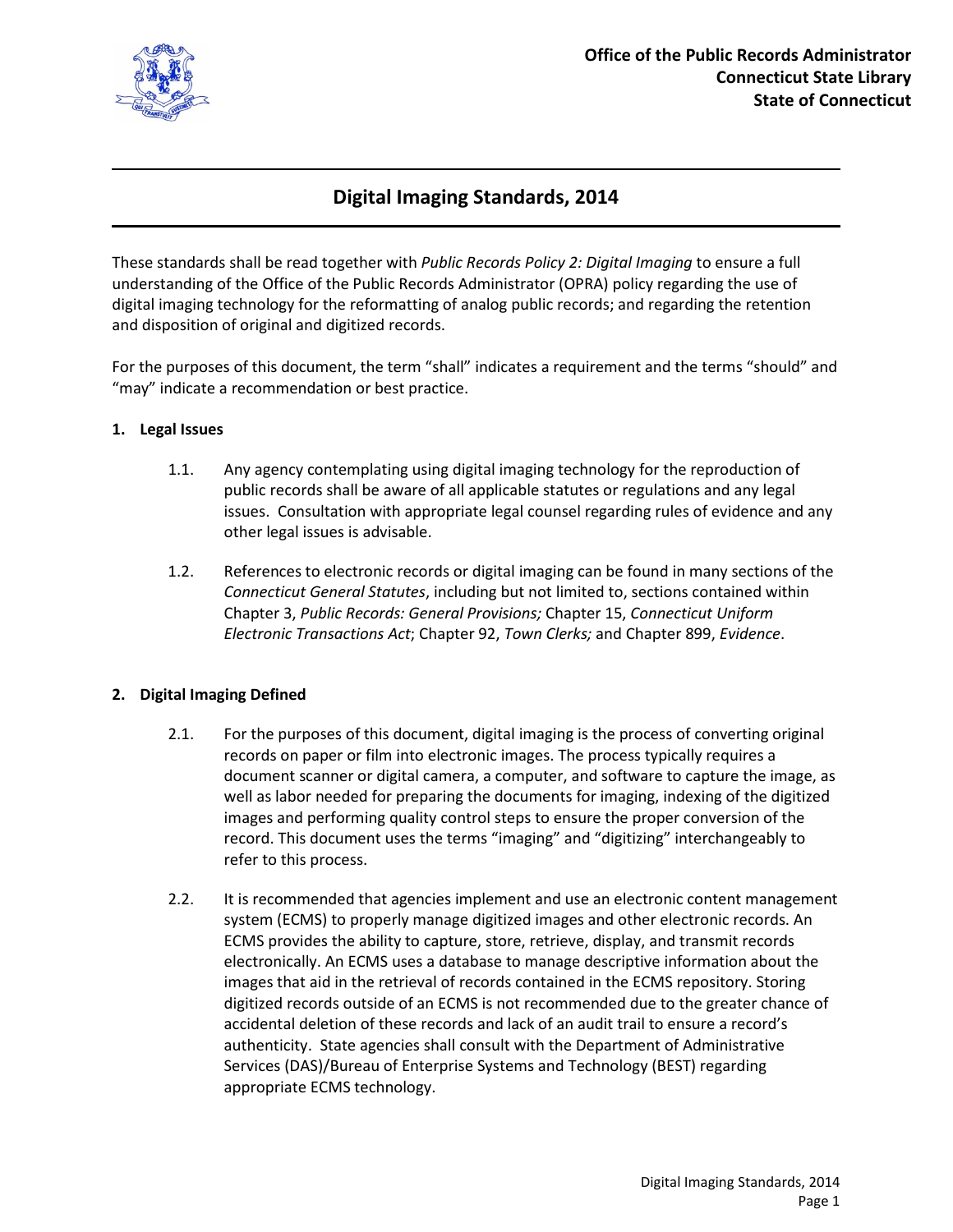- 2.3. While microfilming is sometimes categorized as an imaging process, for the purpose of these guidelines imaging will encompass digital capture of documents. In some systems, imaging and micrographics technologies are combined to form a hybrid system. Public agencies should refer to the current microfilm policy issued by the Public Records Administrator for microfilm standards.
- 2.4. For the purpose of these standards, there are two versions of a digital image:
- 2.5. *Master Image:* The master image is captured at the highest practicable quality or resolution and maintains the essential features and information of the original. The master image is the fixed, unalterable image from which all others are derived. The master image shall be created and maintained in compliance with *Public Records Policy 2: Digital Imaging* and these standards.
- 2.6. *Access or Derivative Image:* The access or derivative image is a use copy of the master image. The access or derivative image can be smaller in file size, of lower quality, and faster to access (for use on websites, for example). The agency may create an access or derivative file in any universally accessible file format.

# **3. Authenticity**

3.1. Authentication is necessary for legal, audit, or administrative purposes to ensure that imaged records are acceptable as evidence. The authenticity of digital images is based on a sound process that includes well documented procedures, proper indexes, quality assurance controls, reliable backup and storage practices, and tested and audited processes to ensure the imaged records have not been altered, destroyed, or replaced. Additionally, having sound processes in place includes ensuring that any hardware, software, or other equipment used as part of the imaging process is functioning properly and is not introducing errors into the system.

## **4. File Format**

- 4.1. File format directly affects the quality and file size of the images. Choosing the best file format for the agency's needs requires knowing how the images will be used, the type of materials that will be imaged, the desired speed of delivery, and the necessary quality of the images.
- 4.2. Digitized images shall not have proprietary headers, which make the images inaccessible except in particular software environments.
- 4.3. The agency shall use one of the following lossless image file formats, which support black and white, grayscale, or color documents:
	- 4.3.1. *TIFF:* TIFF-formatted files shall be based on TIFF 6.0 baseline specifications. Refer to <http://partners.adobe.com/public/developer/tiff/index.html> for additional information.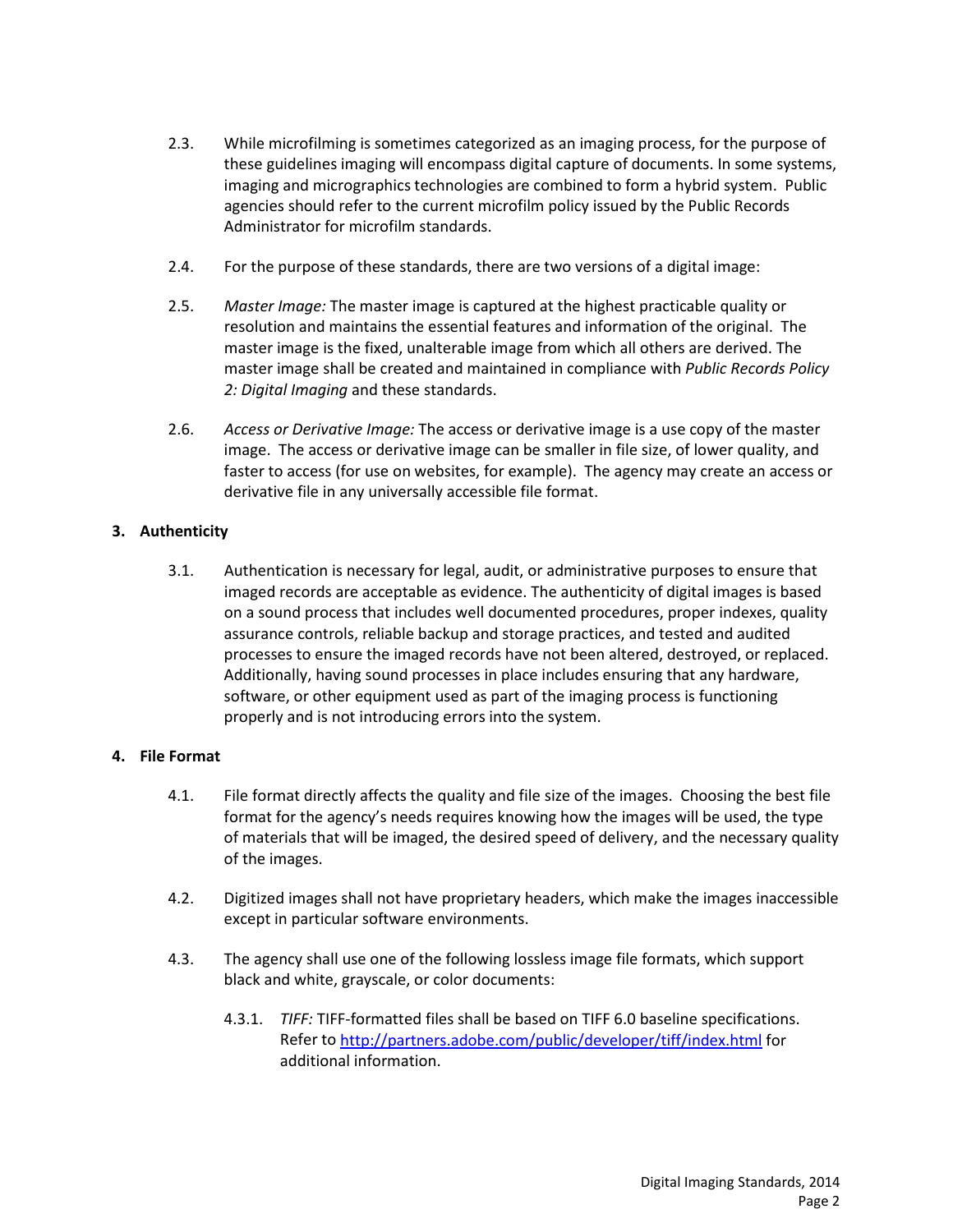- 4.3.2. *PDF*: PDF will be an acceptable format but PDF/A is the preferred version of PDF intended for the long-term preservation of electronic files. Sharing similar characteristics to PDF format, PDF/A is the preferred version of PDF for longterm retention since all requirements to render the file are contained within the file itself, while a basic PDF file may rely on linked fonts, non-standard header information, or other data stored outside of the file. PDF/A-formatted files shall utilize lossless compression, either CCITT Group IV or JPEG 2000. Refer to [http://www.iso.org](http://www.iso.org/) for additional information on the most recent versions of PDF/A that will meet agency requirements.
- 4.3.3. Any other file format meeting the requirements of *Public Records Policy 2: Digital Imaging* provided the agency obtains written approval of the Public Records Administrator in advance.
- 4.3.4. Refer to the Federal Agencies Digitization Guidelines Initiative (FADGI) for a comparison of file formats, including cost and system implementation factors, and settings and capabilities: [http://www.digitizationguidelines.gov/.](http://www.digitizationguidelines.gov/)

# **5. Compression**

- 5.1. Digitized image files are large and can require significant storage space if left in their native format. Compression is an efficient technique for reducing the size of an image file, thus saving storage space.
- 5.2. Any compression technique used by the agency shall be a non-proprietary, lossless compression method that does not remove data or otherwise alter the appearance of the original image.
- 5.3. Lossy compression techniques are not acceptable for image compression for records. Lossy compression is a compression method that removes data from the image file to create a smaller file size. Note that many scanners and multi-function devices default to using lossy compression and the settings may need to be adjusted to meet this requirement.

## **6. Imaging Resolution**

- 6.1. The quality of a digital image is dependent upon the initial scanning resolution. The agency shall confirm that the selected resolution is sufficient to permit the recording of an accurate image as legible as the original public record. The resolution of digitized images assumes a 100% imaging ratio (meaning a 1:1 ratio) and is intended to provide an accurate image of the original record when produced in the same size as the original.
- 6.2. The recommended minimum resolution level for standard business documents is 200 pixels per inch (ppi). The recommended minimum resolution for the use of optical character recognition (OCR) processing is 300 ppi. Higher levels of resolution ranging from 300 to 600 ppi may be required for some records, including smaller, damaged, or low-contrast documents. Test scans make it possible to test the level of resolution needed.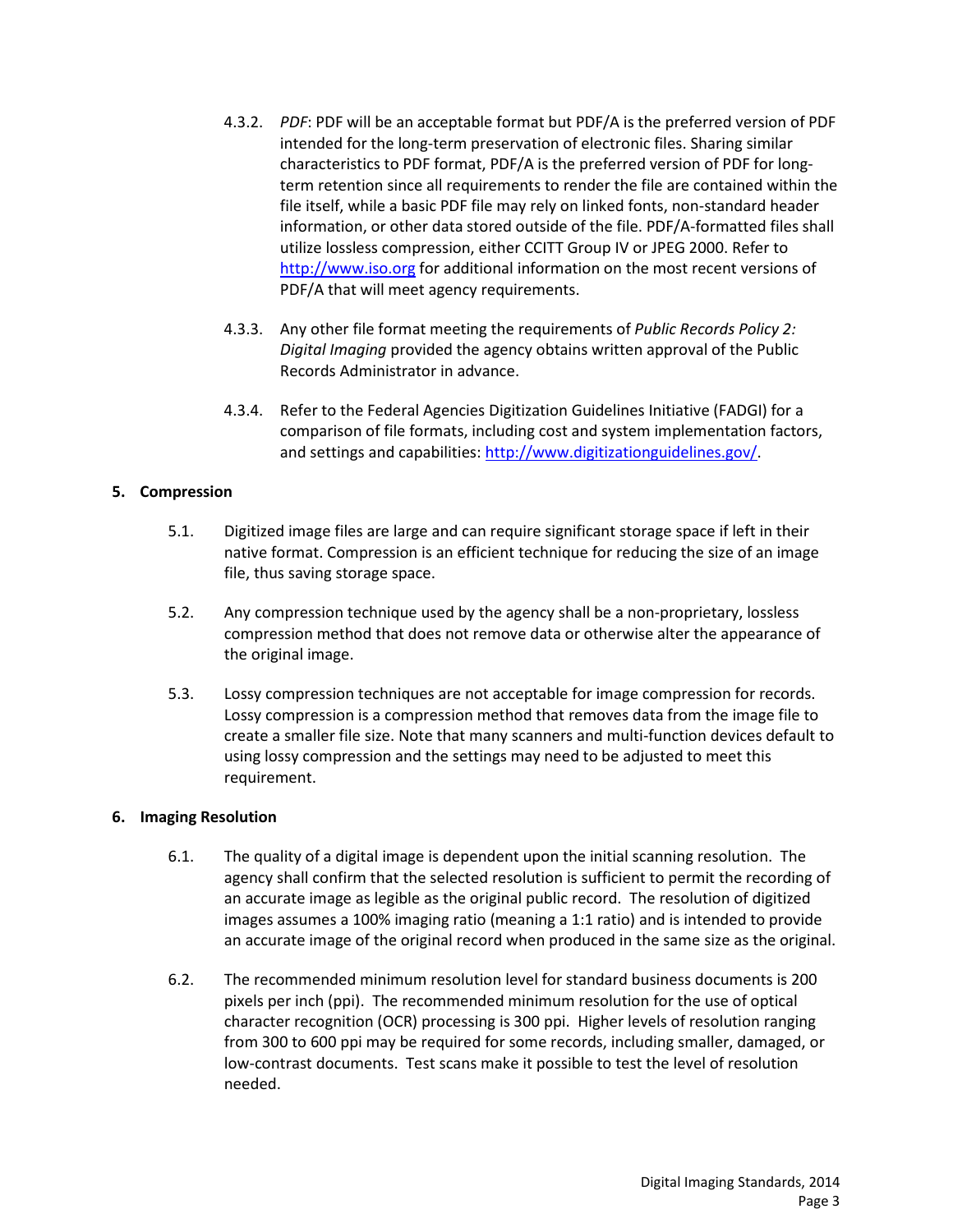## **7. Image Pixel Bit Depth**

- 7.1. Pixel bit depth defines the number of shades that can actually be represented by the amount of information saved for each pixel. These can range from one bit per pixel for binary (or pure black and white) images to 24 bits per pixel or greater in high quality color images. The pixel bit depth will vary depending on the characteristics of the document to be digitized as described below.
- 7.2. Digital imaging is a process by which a document is digitized and converted from an analog format to a computer-readable digital format represented by a series of pixels called a bitmap (or raster) image.

# **8. Color Mode**

8.1. Color mode for digitizing color material can be either RGB (Red, Green, Blue) or CMYK (Cyan, Magenta, Yellow, Black), but CMYK is preferred for documents that in the future may need to be printed in high quality, such as in books or magazines.

# **9. Digitizing Text Documents**

- 9.1. *Black and White Text Documents:* Text documents with good contrast between the printed text and the paper background should be digitized in bitonal mode, which is one bit per pixel.
- 9.2. *Lower Quality Documents:* Documents with handwritten notes or markings, low contrast between the text and the paper background, poor legibility, or illustrations included as part of the document should be digitized in grayscale mode (8 bits per pixel, representing 256 shades of gray) or in RGB or CYMK 24-bit color mode. Color mode will capture details and information better in cases where the original paper record is yellowed, stained, annotated with highlighter markers, or on onionskin paper.
- 9.3. *Multi-page documents:* When a record contains multiple pages (e.g., a single invoice comprises two pages), the document should be digitized as a single file, whether saving to a TIFF, PDF, or PDF/A formatted file. If the digital images are imported into an electronic content management system (ECMS), the images may be stored as single page files depending upon the system.

## **10. Digitizing Microfilm or Microfiche**

10.1. At times the agency may need to convert records stored on microform (microfilm or microfiche) to a digital raster image to allow for access. Due to the photographic limitations of microforms and the variable quality of older microforms, it may be difficult to produce reproduction quality digital image files from all microforms. To produce images of adequate quality, the approach used to digitize microforms may vary from the recommendations cited here for paper-based records. These variations can include digitizing at a higher resolution, digitizing in grayscale greater than 8 bits per pixel, converting a negative image (white text on a black background) to a positive image (black text on white background), and making additional adjustments in contrast and brightness to create legible digital images.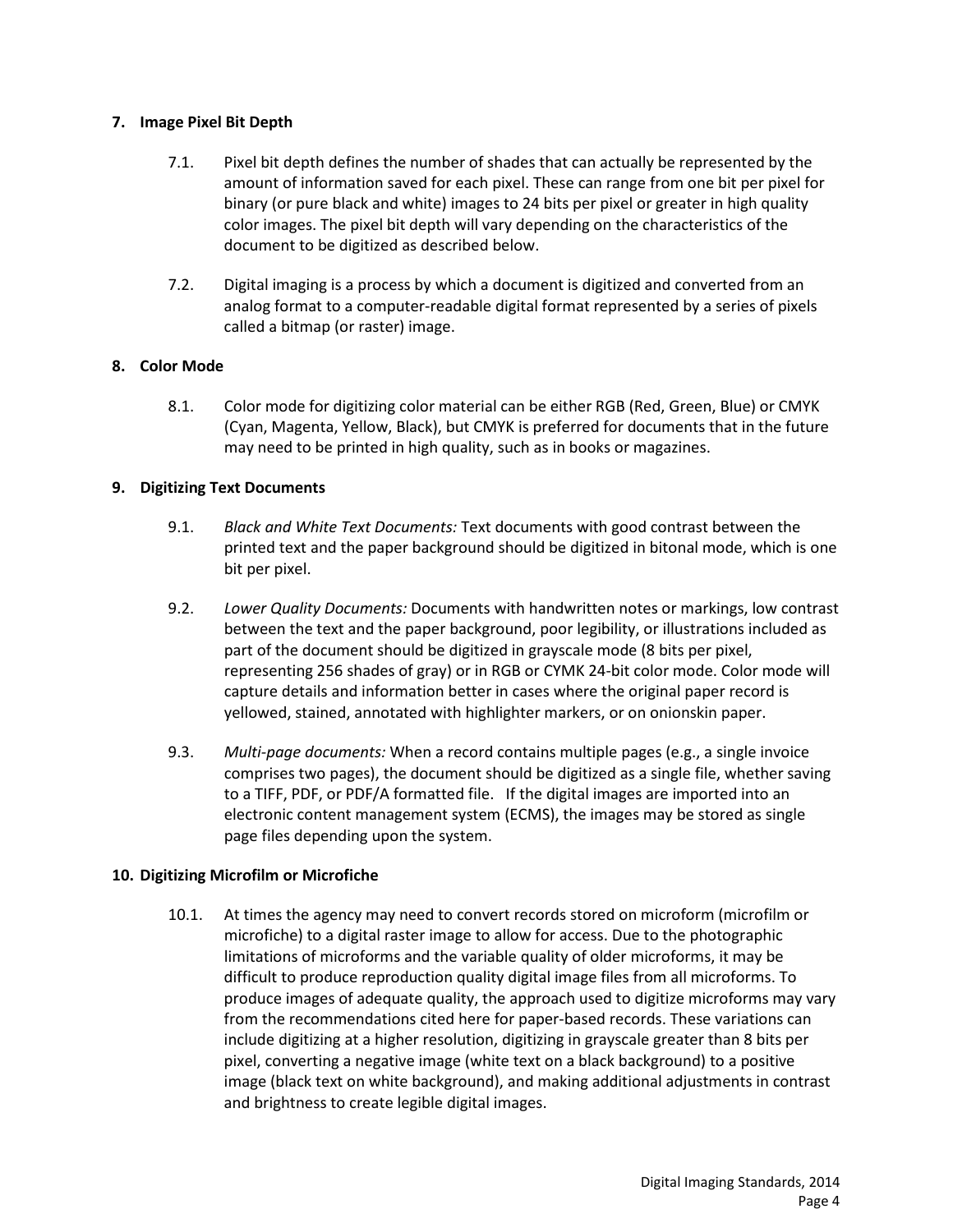- 10.2. Before imaging microforms, the agency, or alternatively the vendor chosen to conduct the imaging, should produce an inventory that records the location of the master negatives, duplicate negatives, if any, and service copies, the type of microforms (16mm, 35mm, microfiche), film base (nitrate, cellulose acetate or polyester), the length if applicable (100 or 215 feet), general film quality (resolution, density, image spacing, and the existence of targets, blips, splices, and scratches or other damage), and general image quality (such as blurry images). This inventory will allow for an assessment of the difficulty of imaging the microforms. The agency should discuss with the vendor the advantages of scanning the master or duplicate negatives against the disadvantages.
- 10.3. Refer to *General Letter* 96-2 *Standards for Microfilming Public Records* for the current microfilm standards of the Office of the Public Records Administrator.
- 10.4. A test digital image of the microfilm or microfiche intended to be digitized should be performed prior to a wholesale conversion to ensure a quality image can be produced.

# **11. Digitizing Photographs and Still Images**

- 11.1. Photographs require sufficient resolution to capture all the significant detail in the originals. Although 300 ppi will be adequate for many photographs, higher resolutions may be needed for smaller photographs that will be enlarged or ones with fine detail. Damaged photographs should be digitized at a minimum of 600 ppi to capture sufficient detail.
	- 11.1.1. *Black and White Photographs:* Digitize in 8-bit grayscale mode, representing 256 shades of gray for continuous tone black-and-white photographs. Damaged black and white photographs should be digitized in 16-bit grayscale mode to capture sufficient detail.
	- 11.1.2. *Color Photographs:* Digitize in RGB or CMYK 24-bit color mode, representing 16.8 million colors for color photographs*.*
- 11.2. Positive film (such as 35mm slides) and photographic negatives require digitizing at a higher resolution to capture all available detail given their smaller format. Although 2,000 ppi is adequate for some applications such as web publishing, it is recommended that film be digitized at resolutions between 3,000 and 6,000 ppi based on anticipated use of the resulting digital images. Best results are generally achieved by digitizing positive and negative film at the device's highest optical resolution within these parameters.
- 11.3. Refer to Federal Agencies Digitization Guidelines Initiative (FADGI) for the most up to date standards for digitizing photographs and still images: [http://www.digitizationguidelines.gov/.](http://www.digitizationguidelines.gov/)

## **12. Digitizing Maps and Plans**

12.1. A resolution of 300 ppi is adequate to scan many maps and plans. A higher resolution may be needed to properly capture smaller details within larger maps and plans.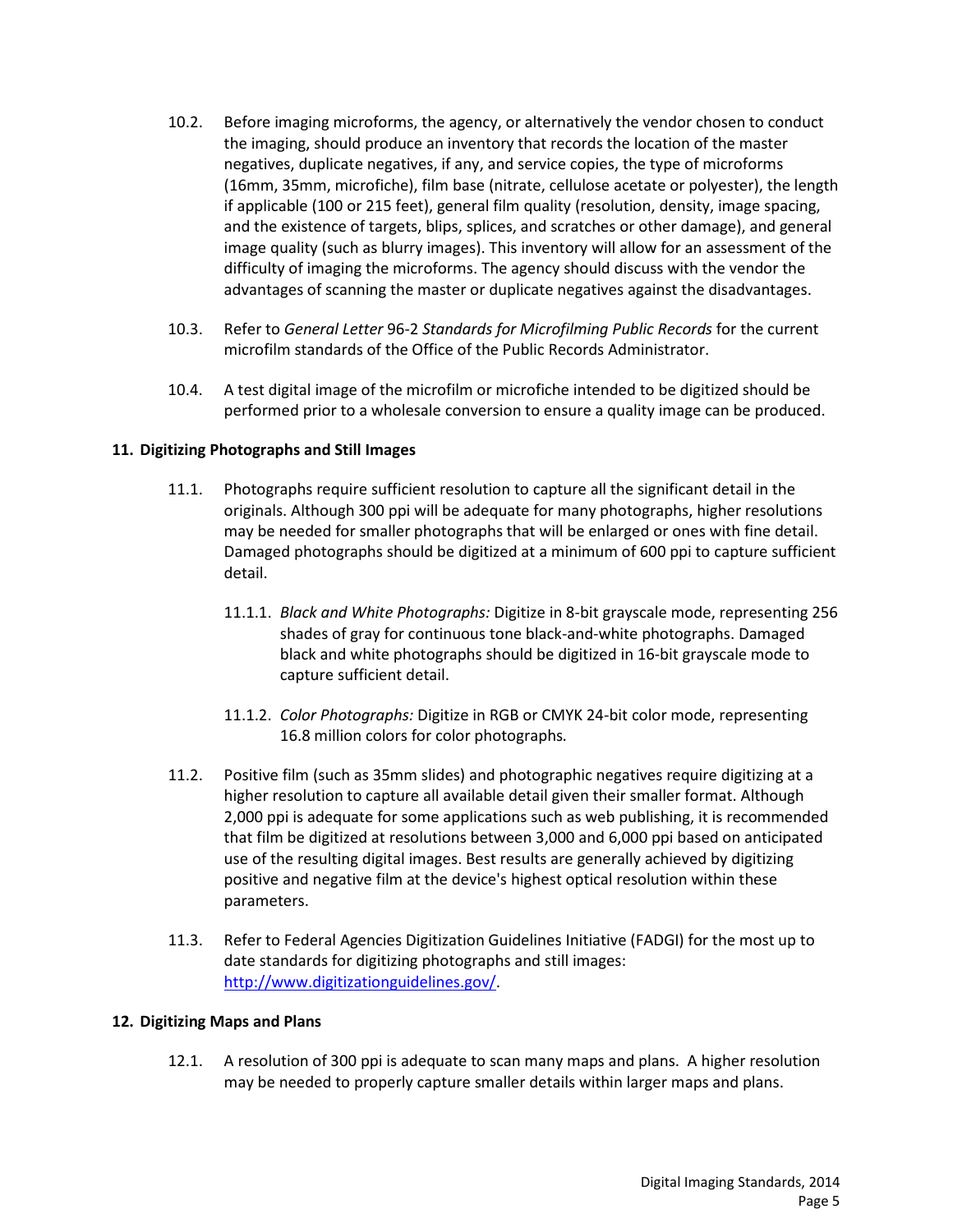Resolutions up to 600 ppi may be necessary to capture the fine detail on some maps and plans.

12.2. Simple black and white maps and plans with good contrast can be digitized in bitonal mode. Documents with shades of gray but not color should be digitized in grayscale mode (8 bits per pixel, representing 256 shades of gray). Documents with color or in cases where the original carrier of the image is yellowed or stained will be digitized in RBG or CYMK 24-bit color mode.

#### **13. Digitizing Bound Volumes**

- 13.1. When a bound volume cannot or will not be disbound, the page of that volume should be digitized in such a way that the image of each page is not excessively warped and that all the information on each page, even handwritten additions, is captured. If the entire image of each page cannot be captured, the bound volume should be retained after imaging.
- 13.2. Bound volumes should be digitized by use of a book scanner or camera that holds the volume open at an angle that reduces the curvature of the pages of a book cradle that holds the surface of the pages flat. Curvature correction of the document is allowed so long as the correction does not obscure or distort the original image and all data in the record is captured.
- 13.3. The resolution and pixel depth for digitizing bound volumes should follow the recommendations for text documents in Section 9 and maps and plans in Section 12 of this document.

#### **14. Image Enhancement**

- 14.1. Image enhancement may call into question the integrity of the digital images produced. The use of digital enhancement techniques commonly used in imaging software shall only be permitted so far as the information on the record is not altered or compromised by such processes.
- 14.2. If adequate image quality cannot be obtained without unacceptable enhancement techniques, then the paper or film shall be retained.
- 14.3. Proper image orientation for optimal viewing should be maintained: portrait or landscape orientation as appropriate.
- 14.4. Annotations or "sticky notes" added during the imaging process should be separate from the image and not burned onto the image file itself. Annotations can be text, redactions, or "stamps." Stamps are preconfigured overlays, such as but not limited to, "Paid," "Original," or "Signed." These are generally added post-scan as overlays to the scanned images. Stamps and text annotations can be moved so content beneath the stamp or text box can be viewed.
- 14.5. An ECMS may allow users to save a rendition of the image with a redaction. Although an agency may choose to create or save images with redactions (in order to fulfill FOIA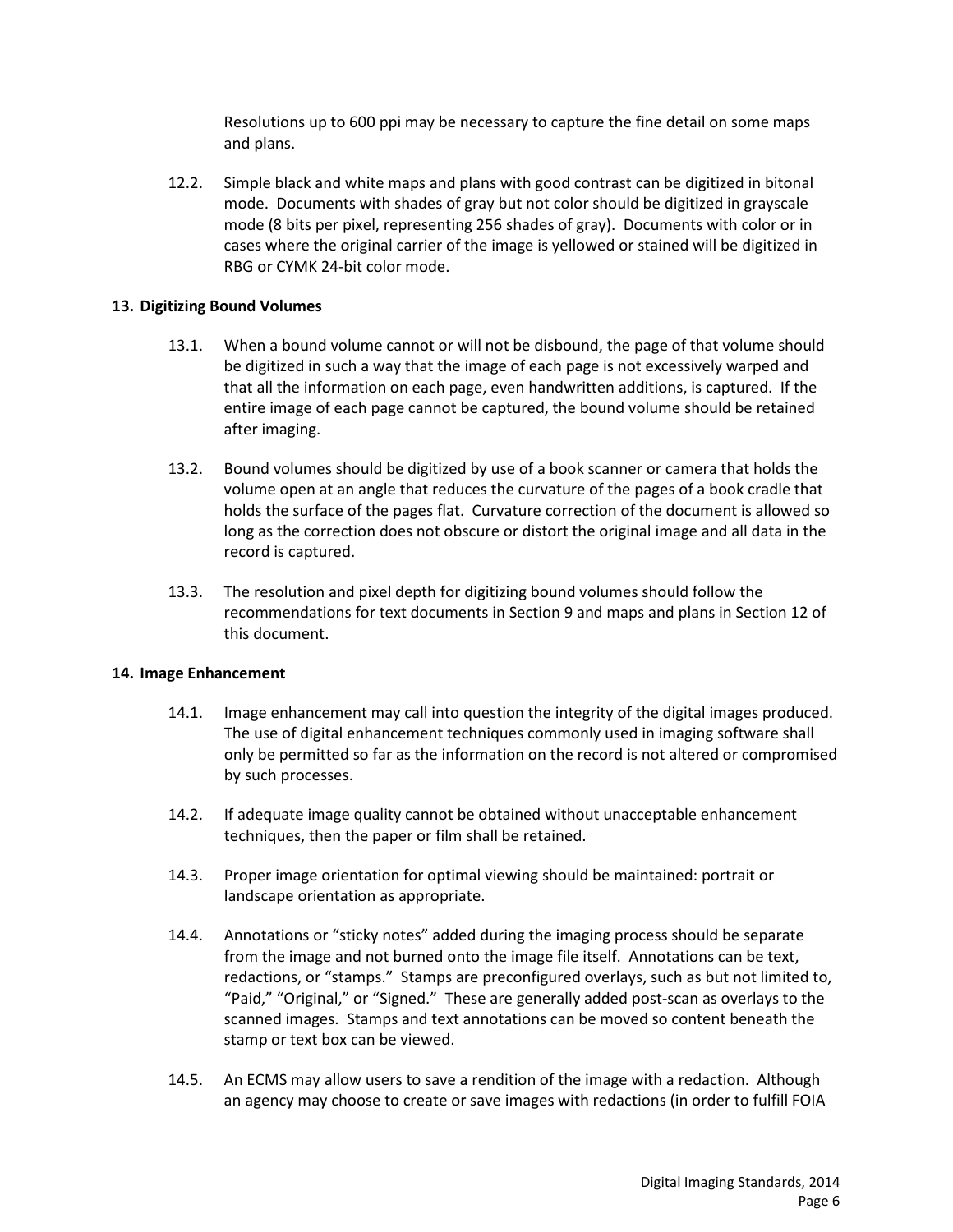requests, for example), the agency is responsible for maintaining the unredacted master image.

#### **15. Indexing and Image Retrieval**

- 15.1. Since digitized images do not have native intelligence within them indicating their contents, appropriate index information is required to properly identify and later retrieve digitized images. For digital images, indexing is essential for locating and retrieving stored imaged records.
- 15.2. Indexing typically consists of a structured format and controlled vocabulary that allows more precise description of a record's content. Index data often includes information such as record type, creation date, record creator, and disposition date, among other information.
- 15.3. The agency shall create and maintain accurate indexes to properly identify and retrieve digital images. The agency shall be responsible for defining the specific indexing requirements needed to access the records efficiently prior to the performance of any imaging.
- 15.4. Indexing shall comply with the specific requirements of the agency and include a unique identifier for each image.
	- 15.4.1. *Unique Identifier for Images:* Each image should have a unique filename or other identifier, preferably sequential, which can be numeric, alphanumeric, or alphabetic as required by the agency. Each filename should be unique across all records series, separate storage media, and electronic folders.
- 15.5. *Indexing Fields:* The index of images should consist of a limited number of field names to ensure adequate access to the records. Whenever possible, the field data should consist of objective indexing terms (such as personal names, file numbers, retention schedule numbers, and dates) from a controlled vocabulary, rather than subjective data.
- 15.6. *Archival Indexing:* Indexing of potentially high-use archival or long-term records may include more fields, but such requirements should be implemented based on actual needs for access.
- 15.7. *Indexing Structure:* Although the structure of an electronic content management system (ECMS) database is outside the scope of these guidelines, the agency should have a methodology in place to transfer all the images and corollary index data to the intended retrieval system. The indexing data should be stored in a non-proprietary format allowing the transfer to other systems and databases as needed through the conversion project as well as the entire retention period of the records. Each record within the database should be associated with the respective digital image via its unique filename.
- 15.8. *Optical Character Recognition:* Optical Character Recognition (OCR) can be performed to convert digital images into electronic text. Due to error rates, OCR should not be used as the sole tool for the retrieval of digital images, and it is not a substitute for indexing and production metadata.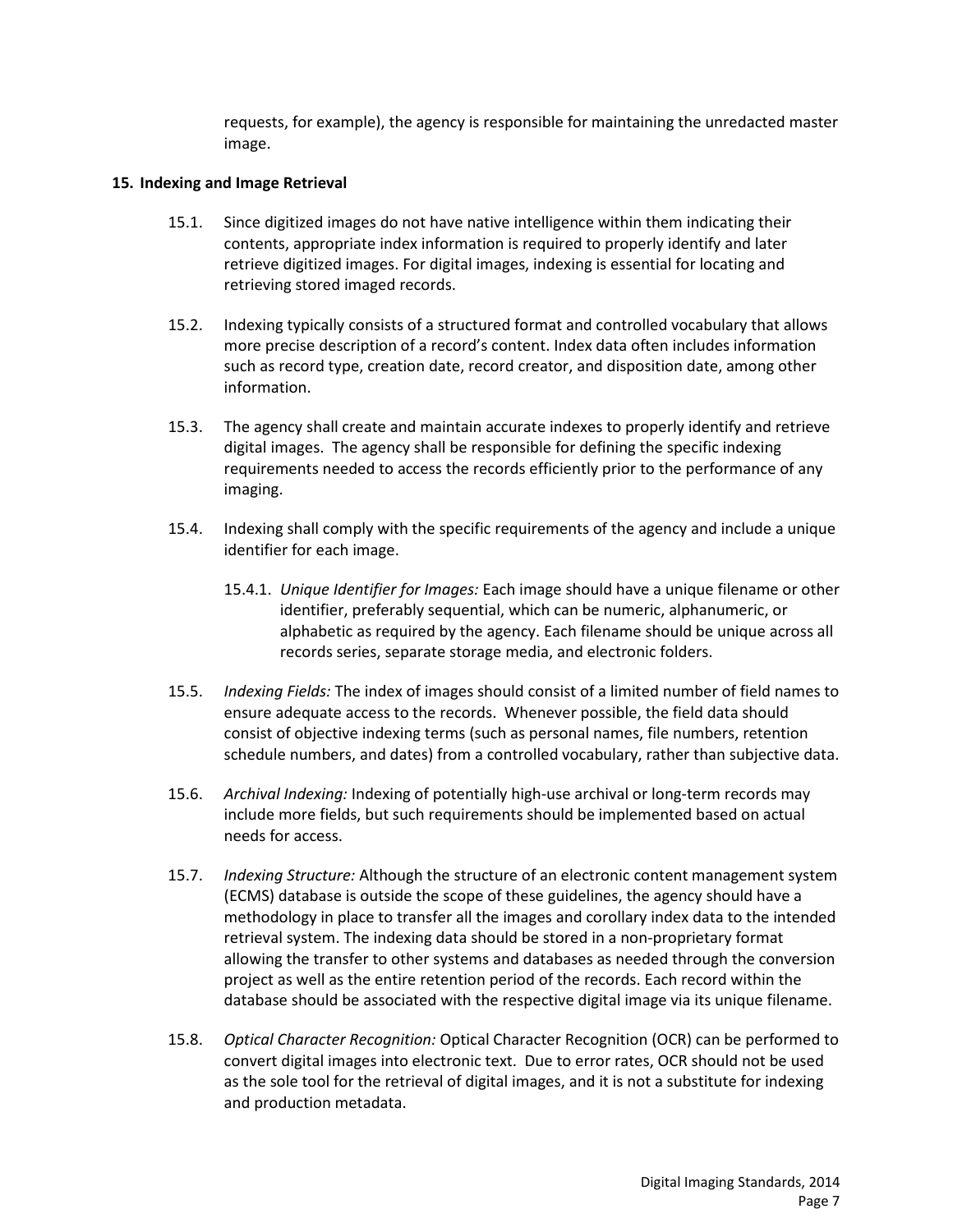#### **16. Production Metadata**

- 16.1. During the imaging process, production metadata shall be maintained either within the individual images or separate from but associated with each body of digitized images. For instance, these metadata may be created as part of a digital file during actual imaging, may be added to the file after imaging, may be associated with each file in an ECMS, or may be retained entirely separate from the files but associated to each file by their unique filenames.
- 16.2. The agency shall maintain production metadata for the life of the records.
- 16.3. Production metadata shall include a unique identifier, and may include additional metadata, such as but not limited to: agency name, title of records, retention schedule item number, name of the imaging vendor or agency conducting the imaging, date of the imaging, and pixels per inch (ppi).
- 16.4. *Directory Structure:* Regardless of the image file name, files will likely be organized in some kind of file directory or folder system that will link to metadata stored elsewhere in a database. Directories may have their own organization independent of the image files, such as folders arranged by date or record group number, or they may replicate the physical or logical organization of the originals being digitized.

#### **17. Quality Assurance and Control**

- 17.1. For the purpose of this section, quality assurance refers to administrative and procedural activities implemented by the agency for the creation of accurate and authentic images and accurate indexes and production metadata. Quality control refers to the process by which the agency reviews the quality of all steps involved in the creation of imaged records.
- 17.2. Quality assurance procedures shall be in place to ensure the creation of accurate and authentic images and accurate indexes and production metadata that follow these standards, as well as ensuring that the specific requirements of the agency are met.
- 17.3. The quality control process shall be documented and maintained throughout the digitization conversion process. Quality control information to be documented includes, but is not limited to, problem resolution procedures and reporting requirements for each step of a conversion project.
- 17.4. Quality control shall be conducted by the agency before requesting authorization for the destruction of any original documents, including, but not limited to, visual inspection the digitized documents to ensure clarity, readability, and accurate representation of the original record and checking the indexing field against the original or imaged record.
- 17.5. Other quality control steps for digitized images may include, but are not limited to:
	- Correct image file naming convention, as agreed upon
	- Correct file format (including verification of compliance with the PDF/A format for purported PDF/A files)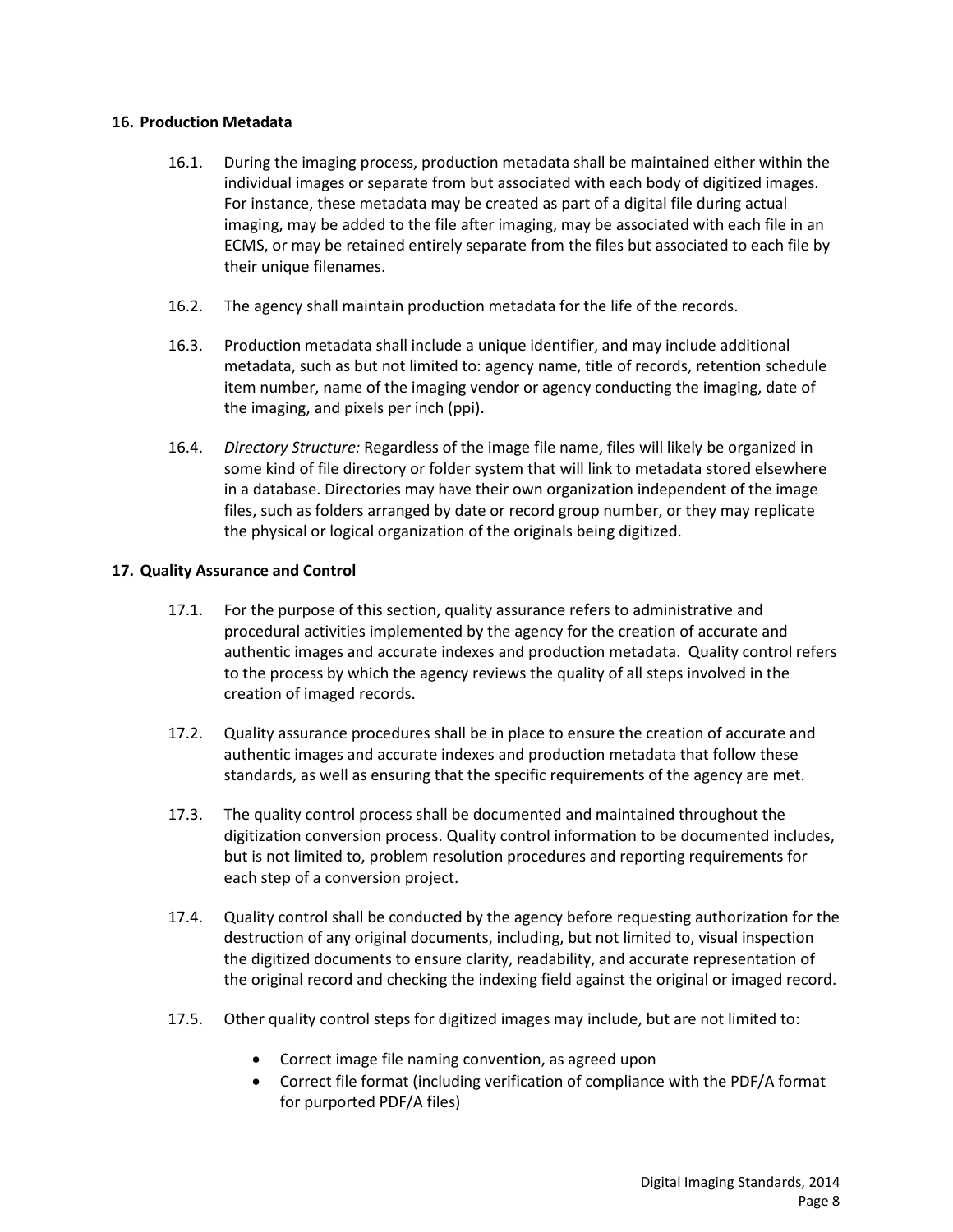- Correct size and resolution
- Image digitized at appropriate ppi for each image type
- Proper orientation (landscape or portrait)
- Image is not skewed
- Image is neither too light nor too dark
- Appropriate contrast within the image
- No distortion of the image
- No extraneous materials (sticky notes, fasteners, etc.) obscure the image
- No additional information added to the image that is not part of the original document
- All pages are present and in proper order
- Appropriate indexing terms associated with the digitized image
- 17.6. Upon inspection, any image deemed unacceptable quality shall be re-digitized followed by a re-inspection of the new image.
- 17.7. *Index Accuracy:* Index data shall be verified to ensure accuracy. Industry acceptable methods include verification of data by another individual other than the person performing the initial data entry; dual data entry where two operators independently index the same document and the results are compared to find any discrepancies (this is also known as double-blind indexing); or other means as appropriate to ensure index accuracy. Best practices dictate that a person or persons other than those digitizing or indexing a particular record should perform the quality assurance procedures. In most situations quality assurance is performed in a two-step process: the scanner or digital camera operator will perform an initial quality check during the imaging process, and then a second review is performed in a separate process by another individual.

## **18. Transfer and Storage Media**

- 18.1. For the purpose of these standards, there are two categories of media:
	- 1. Transfer Media: Media used to transfer images and index data from the imaging source (for example, from the vendor hired to digitize documents) to the agency.
	- 2. Storage Media: The digital repository (preferably, an ECMS) used by the agency to store the images.
	- 18.1.1. *Transfer Media:* Transfer media is intended only for short-term storage while moving images and index data from the imaging source (such as a vendor hired for imaging services) to the agency's records repository. For the purposes of transferring images, CD-Rs, DVD-Rs, external hard drives, or USB-drive media are preferred. Note that an external hard drive will facilitate a faster transfer of content to the desired repository, whereas optical media (CD-Rs and DVD-Rs) will be slower.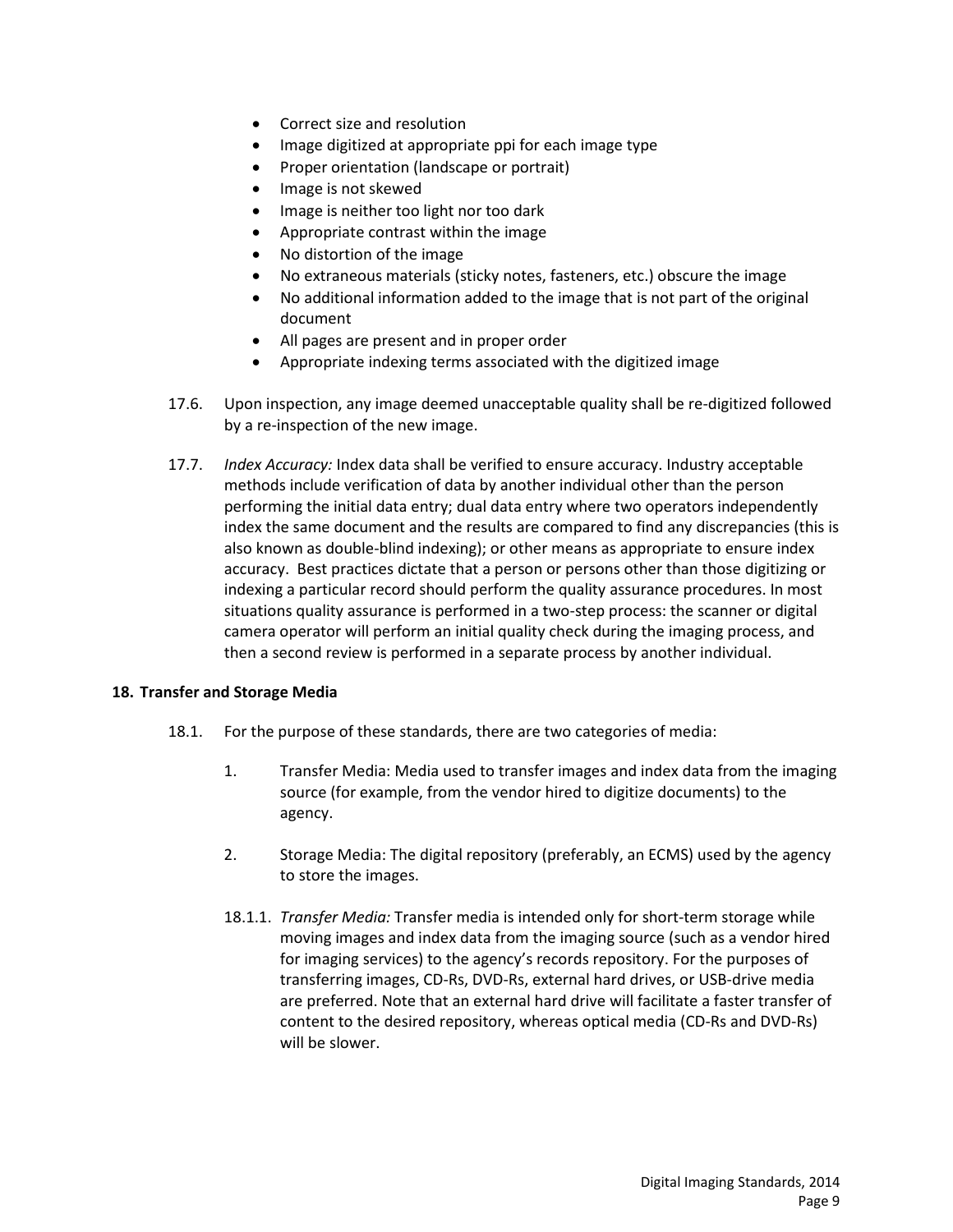- 18.1.2. The use of transfer media (such as CD-Rs, DVD-Rs, external hard drives, USBdrive media) shall not be permitted for the long-term storage of digital records because of media instability and fragility.
- 18.1.3. *Storage Media:* Final images and their associated metadata are best stored on server-class hard drives utilizing a RAID (Redundant Array of Inexpensive Discs) configuration. RAID 5 or higher is typically the preferred RAID configuration to ensure proper protection and availability in the event of a disc failure.
- 18.1.4. If use of RAID 5 or other RAID level drive array is not available, storing images and their associated index data on server-class hard drives which are designed for greater tolerances and durability than standard desktop PC hard drives can be used, assuming that daily backup and offsite storage of the data is available. Note: Use of a non-RAID configured hard drive can result in the loss of data if a hardware failure occurs since the last backup process was performed.
- 18.1.5. Any storage media used shall comply with the applicable International Standards Organization (ISO) standards, which specify how the media type should store information. Refer to [http://www.iso.org](http://www.iso.org/) for additional information on ISO standards.
- 18.2. Storage media should be kept in a secure, dust-free area under proper environmental conditions. For additional information regarding proper environmental conditions, refer to [http://www.iso.org.](http://www.iso.org/)

## **19. Cloud Storage**

- 19.1. Agencies are required to manage their records through records retention schedules pursuant to CGS 11-8a. Regardless of which cloud computing service and deployment models are adopted, agencies are still required to comply with this statute. Variations among cloud computing services and deployment models, however, will affect how and by whom (agency/contractor) records management activities can be performed.
- 19.2. Any data sourced to a cloud shall remain legal property of the agency and this should be clearly articulated in a service level agreement with the provider. The agency should have an exit strategy to protect its data in the event the storage contract or relationship is terminated with the provider.
- 19.3. Cloud providers may not be able to easily meet the type of security and/or information access controls that satisfy state and/or federal regulation. Cloud providers may desire to charge additional costs to cover unique or specialized security requirements. Further, the agency may have little control over who among the cloud provider's employees is authorized to agency data.
- 19.4. Storage of data outside of the physical and/or legal boundaries of the state may compromise the agency's ability to manage and control its data.
- 19.5. State agencies shall obtain written approval of the state's Chief Information Officer before committing to the services of a cloud vendor.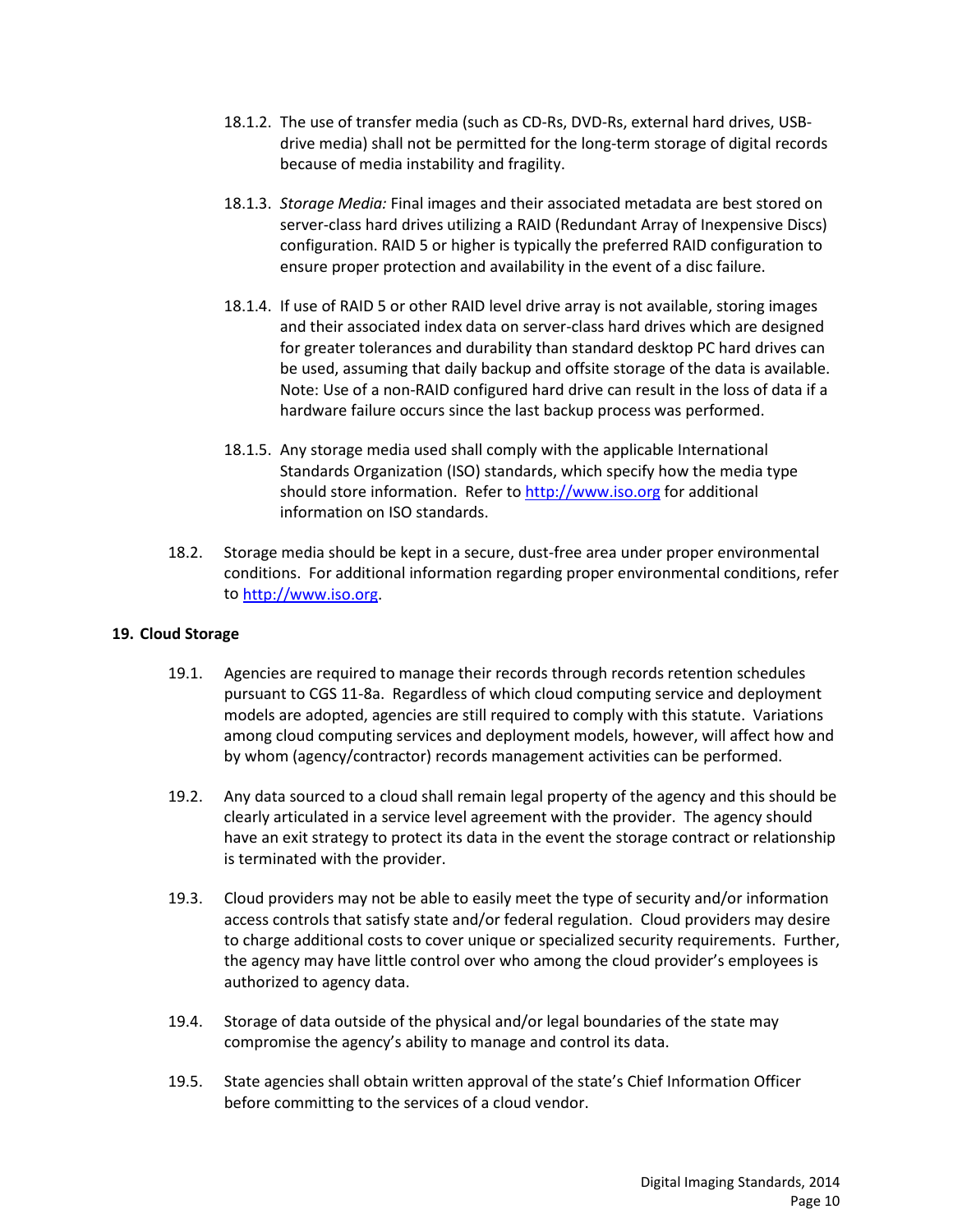19.6. For guidance and best practices refer to the DAS/Bureau of Enterprise Systems Technology (BEST) publication *Use of Public Cloud Service by Executive Branch Agencies* and the National Institute of Standards and Technology (NIST) Special Publication 800- 145 *The NIST Definition of Cloud Computing*.

# **20. Back Up Copies**

- 20.1. The agency shall perform periodic backups of all digitized records, associated indexes and production metadata to ensure the continued accessibility of records in the event of a disaster. The agency shall perform and certify annual testing of the backup media to ensure all digitized records have been backed up and are readable.
- 20.2. A backup copy shall be stored in a location that is geographically remote from the location where the use copies of the records are stored. The necessary distance will vary based on an analysis of the geological, meteorological, and human risks present at the agency location where the records are used. An appropriate backup location is one where it is highly unlikely that the backup location will simultaneously suffer the same disaster as the agency offices. For example, if the agency is located in or near a flood plain, the backup location should be in an area that is away from that flood plain.
- 20.3. Regardless of the backup method used, the purpose of the backup is to ensure the digital images, associated indexes, and production metadata remain accessible through the records' entire retention period.

## **21. Maintenance**

- 21.1. Digital images, associated index data, and production metadata shall be effectively and efficiently managed throughout the designated retention period.
- 21.2. *Data Integrity:* All stored records shall be protected against file corruption, alteration, or deletion throughout the designated retention period. Integrity means that the image is an exact copy of the original and that the data has not been altered through loss, tampering, or corruption. The agency shall have policies and procedures in place to ensure the integrity of the digital image.
- 21.3. All stored data files shall be checked regularly for integrity according to agency policy, such as using a disk-error checking utility which is built into most operating systems such as Microsoft Windows. When data is written to a storage medium, an error-checking value called a checksum is computed and written along with the data. Any time the data is read, the checksum is recalculated and compared to the stored value to verify that the data on the disk was written and read correctly.
- 21.4. *Migration*: Due to the technological advances and the potential obsolescence of technology currently in place, the agency shall plan for future migrations to new media and systems. Storage media often become obsolete and are replaced with new technology before the end of their life expectancy. Often, the device used to read the storage media is replaced with higher performing or higher capacity devices and the older hardware is no longer in use to read the older media. If a system stores records with retention periods exceeding the lifespan of the hardware and software in use, it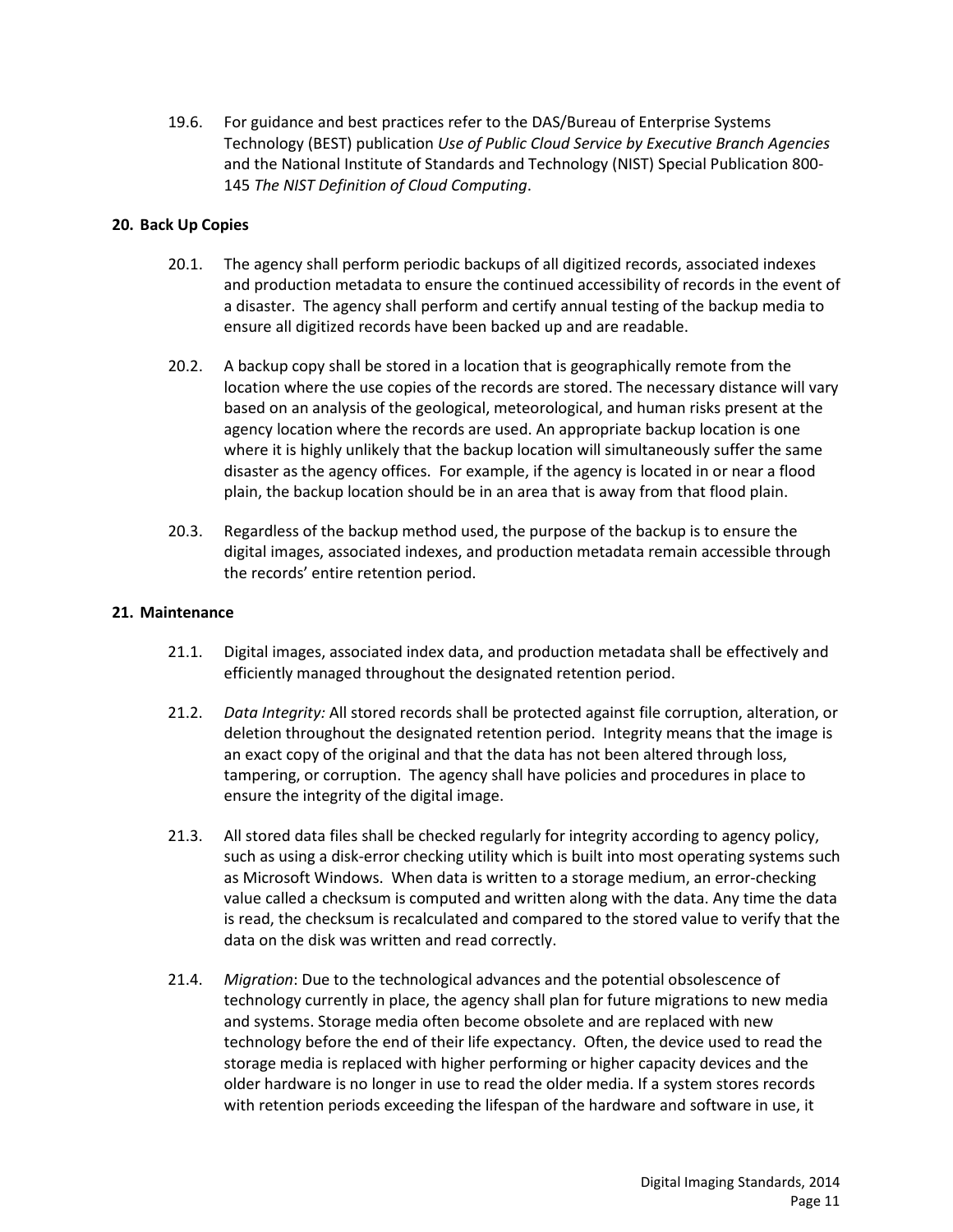becomes essential to plan for future data migration. To ensure the contents of the media remain accessible, the agency shall migrate all digital images and their associated metadata to a newer media platform as needed.

- 21.5. The agency should establish a migration plan *before* imaging and review the plan annually. The reality of technological obsolescence requires that the agency monitor technology trends and industry developments to ensure their records are accessible over the required retention periods of the systems on which they are stored.
- 21.6. The cost of migration should be factored into the agency's operating expense budget, as migration is an ongoing expense that may grow substantially with time depending on the storage medium.

## **22. System Trustworthiness**

- 22.1. To ensure the trustworthiness of any imaging or electronic content management system, the agency shall create policies and procedures defining the normal operations and use of such systems. These written policies and procedures shall be kept up to date, be quickly accessible if needed for training and legal situations, and include the following:
	- 22.1.1. An overview of the system that describes the purpose and uses of the system; the methods used to create, modify, duplicate, and destroy records; the roles and responsibilities of those individuals involved in records imaging or creation, maintenance, and destruction; and systems in place to ensure consistent quality control and problem resolution.
	- 22.1.2. Policies and procedures for training and support that include instructions for imaging, indexing, quality assurance, and retrieval and that document all staff training relating to the use of the system.
	- 22.1.3. Auditing systems (human, machine, or both) that verify no unauthorized deletions, additions, or changes have entered the system and that support the agency's ability to identify the source of any such unauthorized action.
	- 22.1.4. System performance assurance processes that routinely test the hardware and software and document system testing and performance issues.
- 22.2. The system shall include security protocols that limit system access and update privileges to appropriate personnel, prevent unauthorized modification of records, and include disaster preparedness and security backup procedures.
- 22.3. All security controls required by regulation, policy, and/or law for paper records shall be addressed for the digital image unless those regulations, policies, and/or laws state otherwise. The agency shall ensure the protection of records that contain confidential or sensitive information.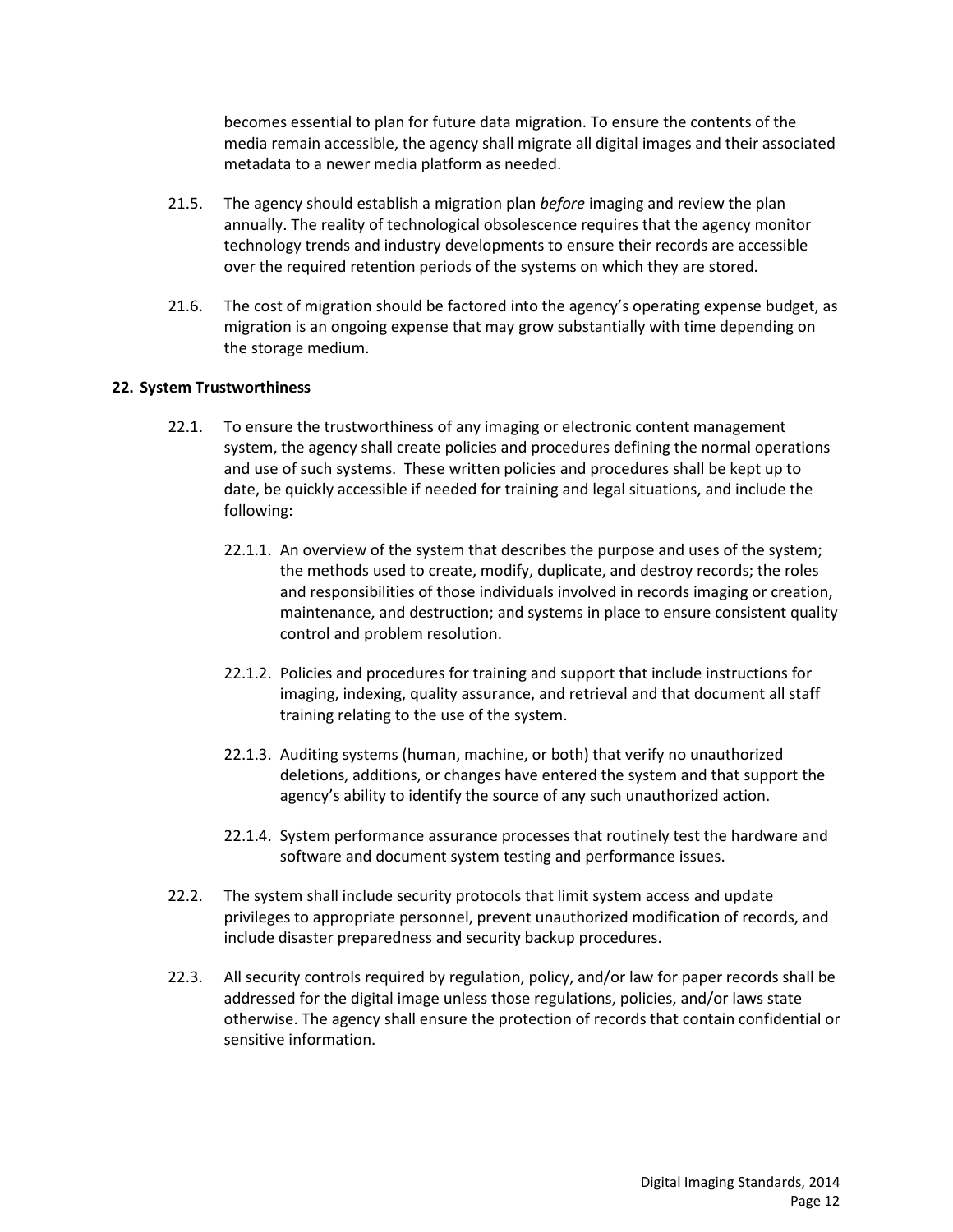## **23. Disposition of Digital Images**

- 23.1. The disposition of digital images shall be in accordance with *Public Records Policy 2: Digital Imaging*.
- 23.2. The agency shall have documented policies and procedures that specifically address the destruction of digital images.
- 23.3. These practices shall be consistent with the agency's procedures for the lawful disposition of public records in other formats and should follow a regular and systematic disposition schedule.
- 23.4. *Confidential and Sensitive Information:* Digital images shall be destroyed in a manner that ensures that any information that is confidential or sensitive, including proprietary or security information, cannot practicably be read or reconstructed. Recorded media previously used for electronic records containing information that is confidential or sensitive, including proprietary or security information, shall not be reused.
- 23.5. Refer to National Institute of Standards and Technology (NIST) Special Publication 800- 88 *Guidelines for Media Sanitization* for additional information.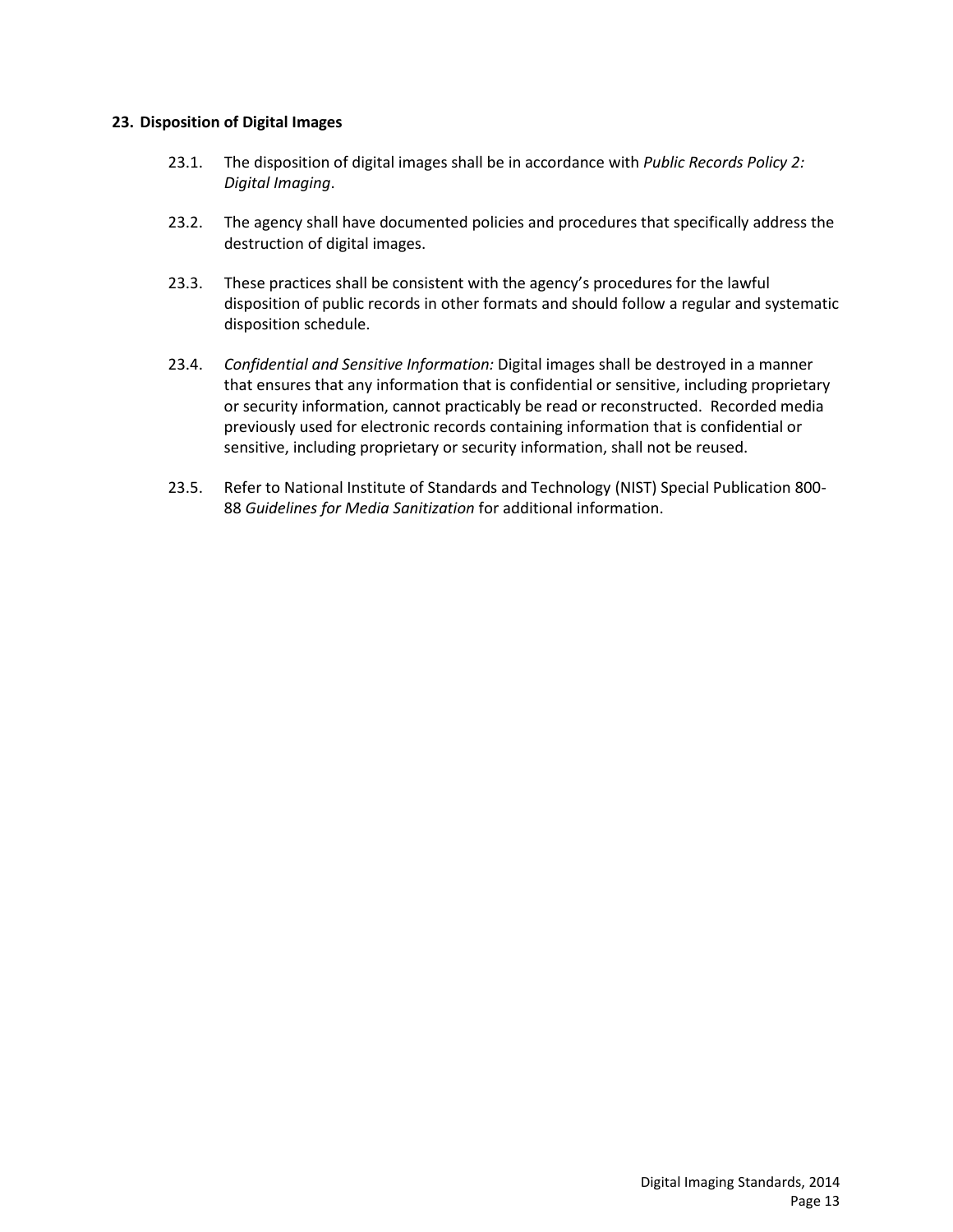## **Appendix A: Recommendations for Digital Imaging Planning and Implementation**

## **24. Project Planning**

- 24.1. The key to the successful design, integration, and implementation of a digital imaging project is thorough planning. Imaging projects require a combination of skills from a variety of staff with different areas of expertise, including those with information technology, records management, and legal expertise. Digital imaging is most efficient for large quantities of records that are frequently retrieved. Records that become inactive after a very short period of time may not be appropriate candidates for digital imaging.
- 24.2. Implementing digital imaging will significantly impact work processes by requiring staff to create, retrieve, share, use, and store documents in different ways. Existing operations should be analyzed to identify the type and volume of public records that are best suited for digital imaging, including a review of content, legal requirements, use levels, and work processes.

# **25. Cost Analysis**

- 25.1. A cost-benefit analysis should be conducted to determine the cost justification and possible benefits to the agency with the implementation of digital imaging. The cost of implementing digital imaging depends on several key components of an information system such as hardware, software, and support, including the reengineering, training, maintenance, and management associated with the system.
- 25.2. The cost of converting short-term records may be greater than storing the records in a paper format until they are eligible for disposal. If the agency has a high volume of short-term records, off-site storage can be an economical alternative to keeping the records in the office or scanning them.

## **26. Implementation**

- 26.1. An implementation plan may include setting up a pilot project, which will allow the agency to test the technology, examine the effectiveness of using digital images to provide and manage information for staff, and help determine how to better implement a digital imaging project. A pilot project demonstrates the impact and effectiveness of imaging before undergoing a large digitizing project for an entire agency.
- 26.2. The use of phases is an effective approach to implementing large scale digitization projects. Rolling out the project in phases enforces an organized and careful approach to implementation. It allows small errors to be caught and corrected before they escalate into large and costly issues. Phases can be applied in several ways depending upon the structure of the organization and scope of the digital imaging project. For example, the project could be phased in by department or by function. If the project will be implemented over an extended period of time, it is important that the agency begins with its highest priorities.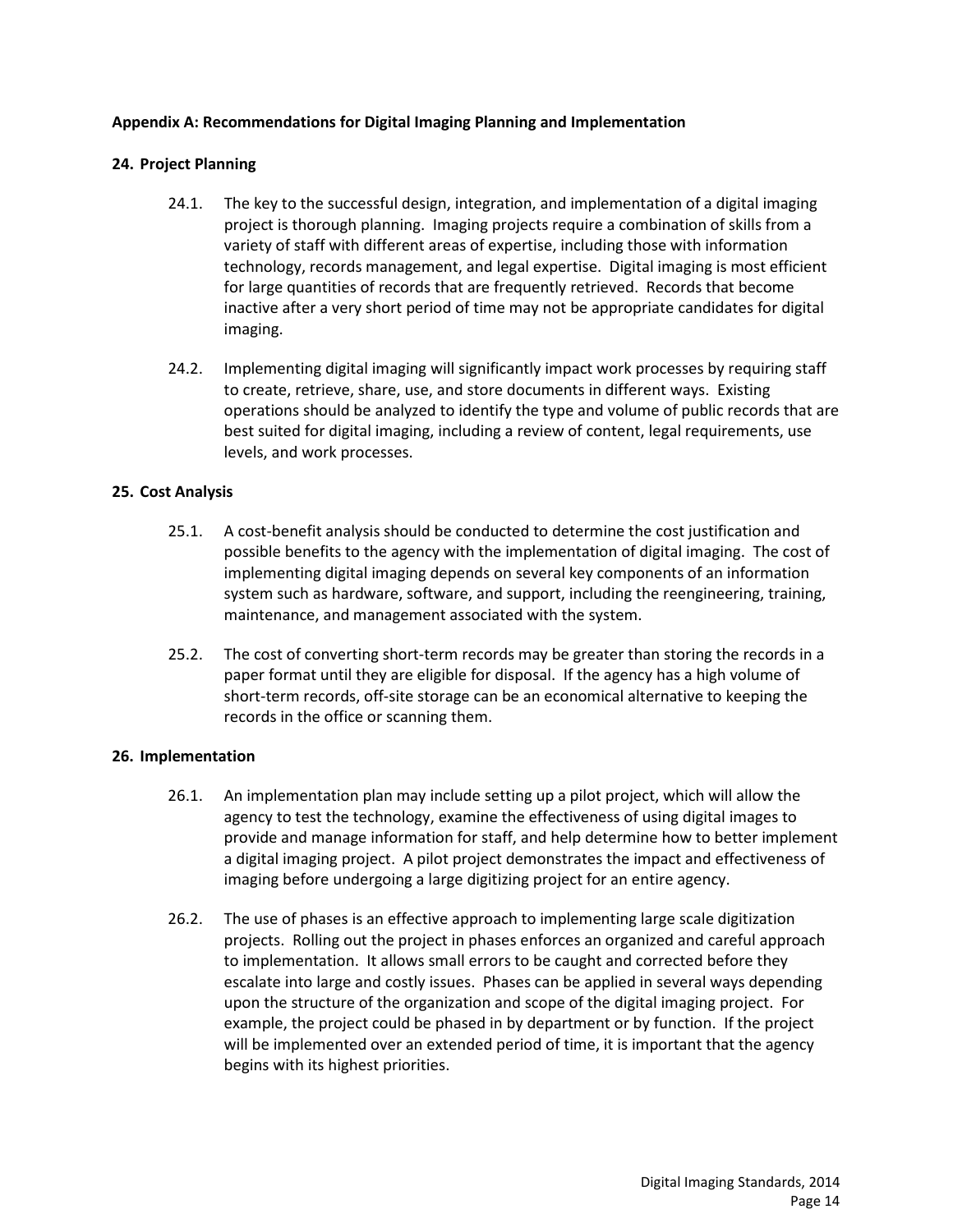#### **27. In-House vs. Outsourcing**

- 27.1. Evaluation of the agency's resources will help determine if the digitization process should be conducted in-house or if elements of the project should be outsourced to a vendor specializing in digital imaging.
- 27.2. While a vendor may be hired to assist with the project, many tasks will nevertheless remain the responsibility of agency staff, as further described within these standards. Agency staff responsibilities may include, but are not limited to, the selection and preparation of records to be digitized, the creation of standardized indexing attributes, the performance of quality assurance on source material and digitized images, and the ongoing management of storage, maintenance, protection and documentation for the records and system, and using appropriate contract standards.
- 27.3. In order to maintain the integrity of the agency's records, the agency shall retain ownership and access to all information maintained by the vendor either at the location of the agency or at the vendor's location. If a vendor digitizes records for an agency, it is the responsibility of the agency to ensure the vendor is in compliance with *Public Records Policy 2: Digital Imaging* and these standards.
- 27.4. See Appendix B for additional recommendations regarding vendor contracts.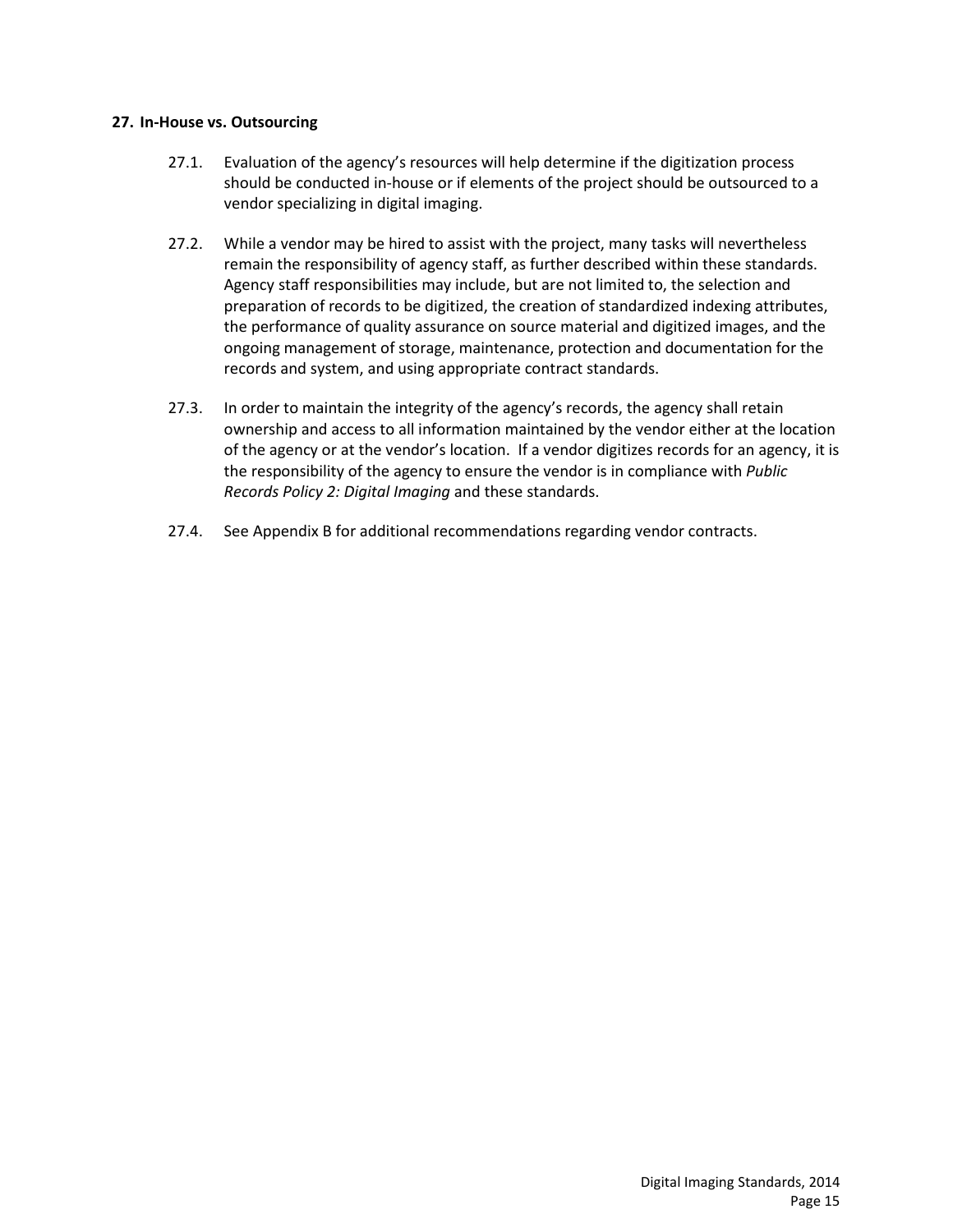## **Appendix B: Recommendations Regarding Vendor Contracts**

If an agency contracts with a third-party vendor for imaging services, the agency shall ensure that the vendor is in compliance with all applicable sections of *Public Records Policy 2: Digital Imaging* and these standards.

A properly written contract shall be in place specifying the requirements of the intended project, the requirements *of Public Records Policy 2: Digital Imaging* and all criteria that shall be met.

For statewide contracts administered by the Department of Administrative Services (DAS), the contract shall specify the digital imaging standards and policies and require the contractor to ensure that it is in compliance with all applicable sections of the *Public Records Policy 2: Digital Imaging*. When using statewide contracts, the state agency shall include the requirements of their intended project in their statement of work/purchase order to the contractor.

For contracts administered directly by a state agency or municipality, the contract shall specify the requirements of the intended project, the requirements of *Public Records Policy 2: Digital Imaging* and all criteria that shall be met.

In addition to the information contained within the policy and these standards, the agency should consider the following factors when contracting with a vendor:

#### **28. Facilities Inspection**

28.1. The agency should have the right to inspect and approve the vendor's worksite before and at any time during the performance of a contract to ensure the vendor's production and quality control capabilities. Inspecting a vendor's facilities is highly recommended.

#### **29. Quality Assurance Process**

- 29.1. The vendor should describe its quality assurance procedures to verify high-quality images of digitized documents. The quality control process should include visual inspection of the digitized documents to ensure clarity, readability, and accurate representation of the original record. However, this content review of the imaging does not eliminate the need for the agency to conduct this review itself as well.
- 29.2. The vendor should maintain a log to track and record any issues or concerns with an item being digitized. The vendor should assign a quality grade to original documents that are deemed of marginal to low quality and result in poor quality images. A quality grade should be recorded in the log. Grading can be negotiated between the agency and the vendor.
- 29.3. The agency should have the right, after inspection, to reject any images determined not to meet its requirements. In such cases, the vendor should redigitize at its own expense.
- 29.4. The vendor should inspect images, discs, tapes, or other storage medium for resolution, image quality, accuracy of the index, and general workmanship. The vendor should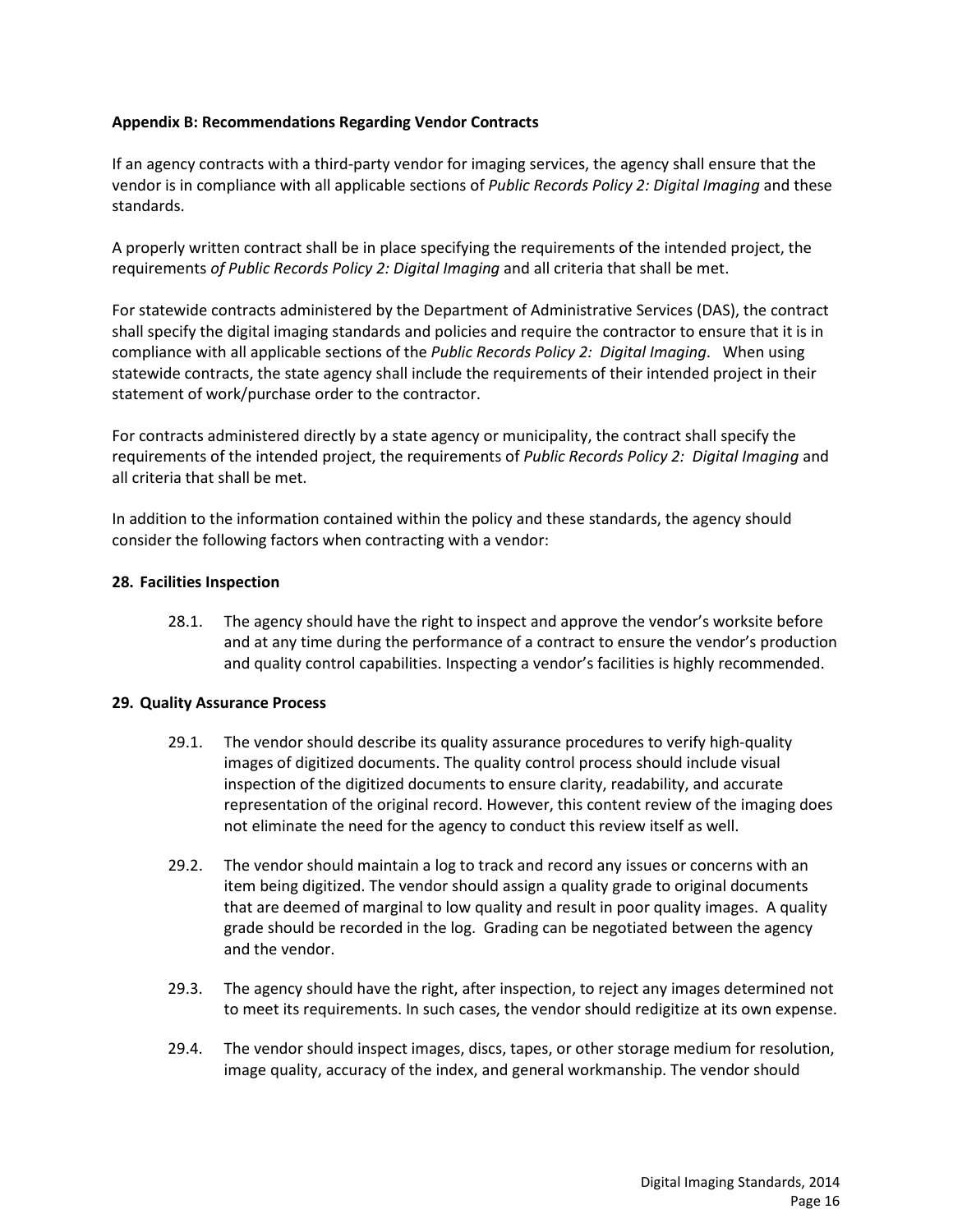include an inspection report or certification covering discs, tapes, or other storage medium or transfer protocol used for each shipment.

29.5. Unless otherwise specified, the vendor should maintain the original documents in their existing file order before, during, and after imaging. The vendor should return file material to the original storage containers in the same order that existed before imaging, except that the vendor should maintain an account of any corrections to file order made during the preparation for imaging. The vendor should not restore any fasteners (staples, clips, tape, etc.) removed during document preparation.

#### **30. Handling, Transfer, Storage, and Security**

- 30.1. All documents should be treated with respect and care, as they are public records. If the records to be digitized are confidential, the agency shall specify its requirements for the protection of confidentiality.
- 30.2. The agency should provide the vendor with a transfer sheet that includes an account of every box of records and its contents and that notes any missing records, damage to the records, or other known problems with the records in their original paper form. Both parties should sign off on this document at the point of transfer of the records from the agency to the vendor.
- 30.3. Unless already performed by the agency, the vendor should pack all records on site, and provide transportation for the records in both directions to and from their facilities to the agency. The transportation of confidential or sensitive records shall not be contracted to a third party provider.
- 30.4. Under no circumstances should any documents or their contents be shared, copied, or transferred to another organization or individual outside of the expressed intent of the project or without prior written permission from the agency.
- 30.5. The vendor should document the entire chain of custody for documents from the initial pick up to final delivery of the digitized documents back to the agency.
- 30.6. The vendor should have a tracking system located in its facility for instant tracking of the agency's shipment. The vendor should explain the cataloging or tracking process used to ensure the same files and the same numbers of files are returned as were shipped out.
- 30.7. The vendor should physically apply a tracking number onto each box and individual large document (defined as those greater than 11" x 17" in size) for inventory and tracking purposes. This number should be unique for each box and large document and applied in a clean and professional manner. In most cases, the label should not be attached directly to the document.
- 30.8. The vendor should make all efforts to reduce the risk of documents being lost during the transfer.
- 30.9. All work should be performed at the contracted vendor's facilities or on site at the agency, unless prior agreement is made with agency.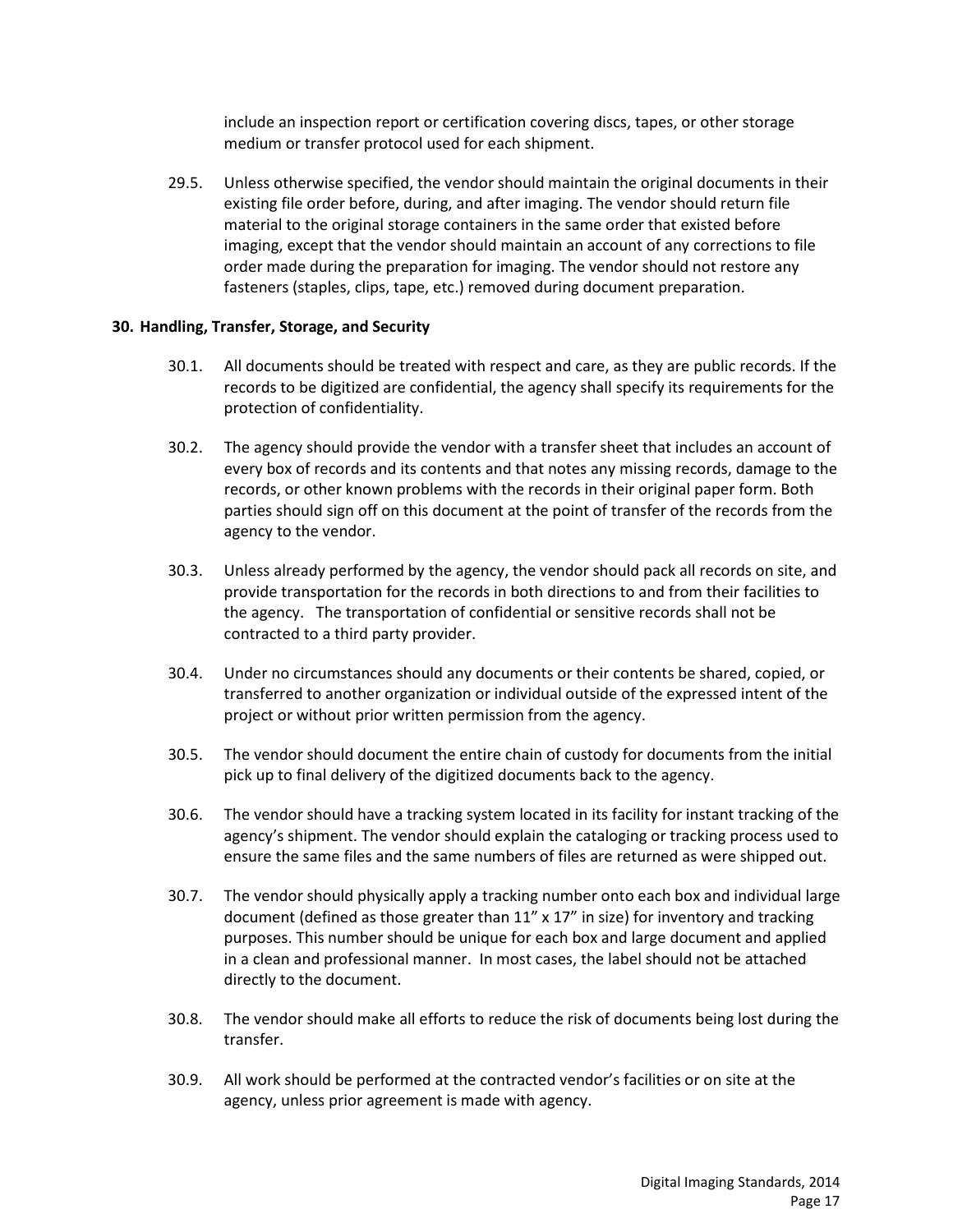- 30.10. Any removable media used to transfer images between the vendor and the agency should be properly labeled. At a minimum, the following information should be included on a label on each piece of storage media used to transfer images and index data:
	- Customer Name
	- Records Title and Date
	- Range of Records (if appropriate)
	- Package or Media Number
	- Security Level (Low, Medium, High)
- 30.11. The vendor should maintain control over the records provided to them or created as a result of the work performed under the scope of the project at all times.
- 30.12. The vendor should store all documents in a secured environment, with protection from damage due to the elements, human error, and other unforeseen threats.
- 30.13. The vendor's records storage facility should have a working security system that includes protection from burglary, fire, and other events that may cause harm to the records provided.
- 30.14. The vendor's record storage facility should have protection from water damage due to outside elements.

#### **31. Imaging Process**

- 31.1. All procedures should be performed by the vendor in accordance with generally accepted standards of conservation and restoration practice. Alterations, changes, or the insertion of any new material in any record should be prohibited.
- 31.2. The vendor should provide bound volume imaging services that allow the bound volume to remain intact as a part of their service, unless directed by the agency otherwise.

#### **32. Access during Conversion Processing**

32.1. The project should be completed in a manner that maximizes the agency's access to records at all times. The agency should require that files in the possession of the vendor as a part of the imaging project that are needed prior to the completion of the conversion should be returned to the requesting party. The agency should determine the appropriate file return period from the initial request based on its operational needs and this should be specified in the vendor contract. An emailed copy of the image of requested document is acceptable, if the document is not restricted. A faxed copy is also acceptable as long as the quality of the fax is deemed adequate by the agency upon receipt.

#### **33. Post-Processing**

33.1. All files and folders should be placed back into the original boxes and returned to a predetermined storage area.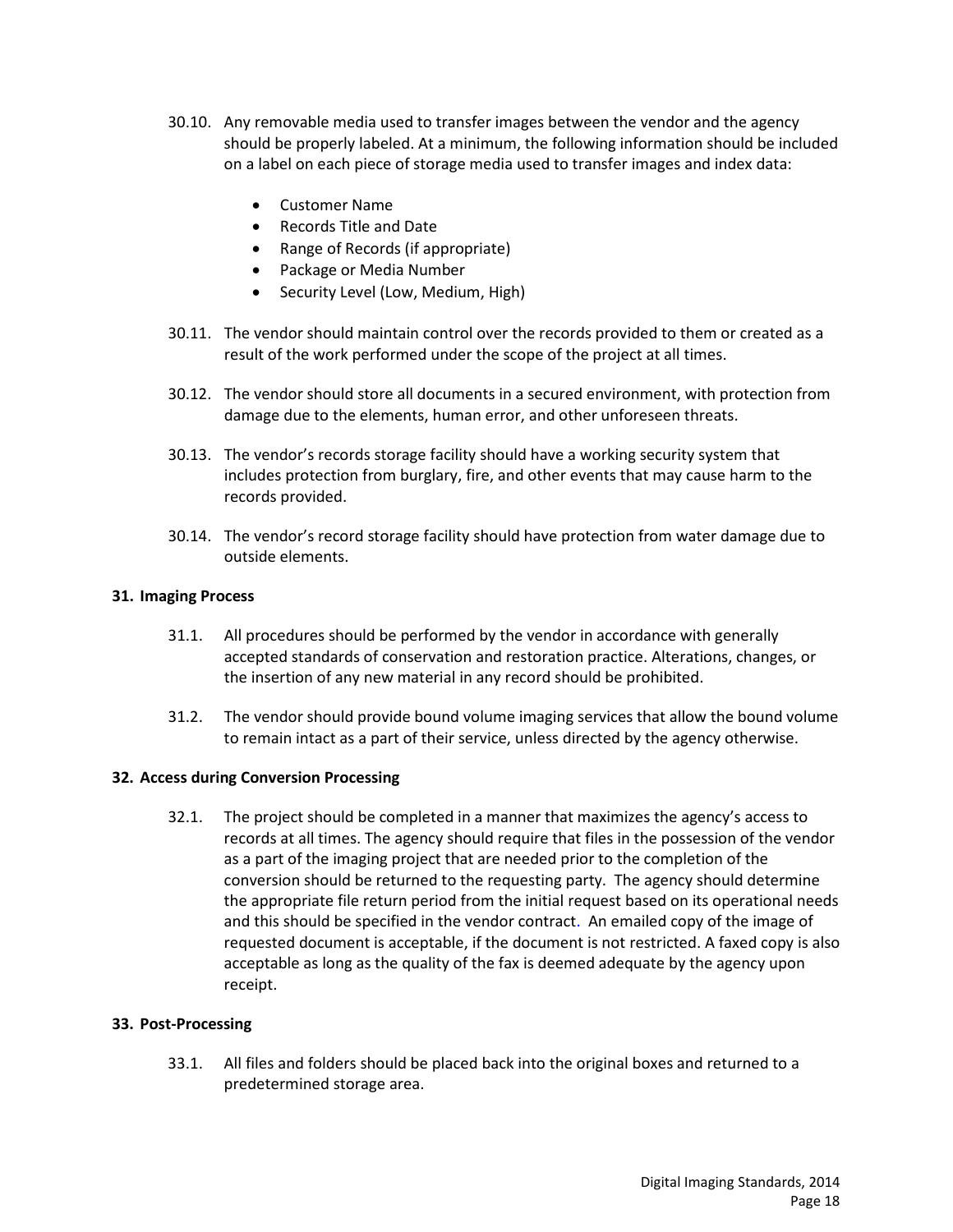- 33.2. All boxes of files should be returned in the same condition and document order as provided minus staples, paper clips, and other fasteners.
- 33.3. The vendor should provide written verification that no files were damaged and/or lost and that all security and confidentiality requirements have been maintained for all records.

## **34. Use of these Standards**

- 34.1. Do not use these standards, alone, as a specification. An agency should write a specification that describes the essential technical requirements for the items, materials, services and procedures; and that includes appropriate policies and standards. Incorporate the specification into the standard contractual documents used by your agency, and ensure that your legal counsel reviews these documents.
- 34.2. The specification should include descriptions and special handling and other procedures for each records series to be digitized. The following are essential pieces of information to be added:
	- Customer name
	- Name of records series
	- Years covered by the records series
	- Total number of images
	- Preparation requirements
	- Condition of records series (sizes, type, whether single- or double-sided)
	- Color and age of paper
	- Type of fasteners
	- Percentage of documents flat, rolled, or folded
	- Type and color of imprint
	- Preparation requirements
	- Required retrieval aids (indexing, file naming, etc.)
	- Required transfer media numbering
	- Number of duplicates required
	- Transfer media types required (CD-R, DVD-R, external hard drive, USB drive, etc.)
	- Delivery information (date, destination, etc.)
	- Technical enhancements to the guidelines needed to accommodate the needs of the records series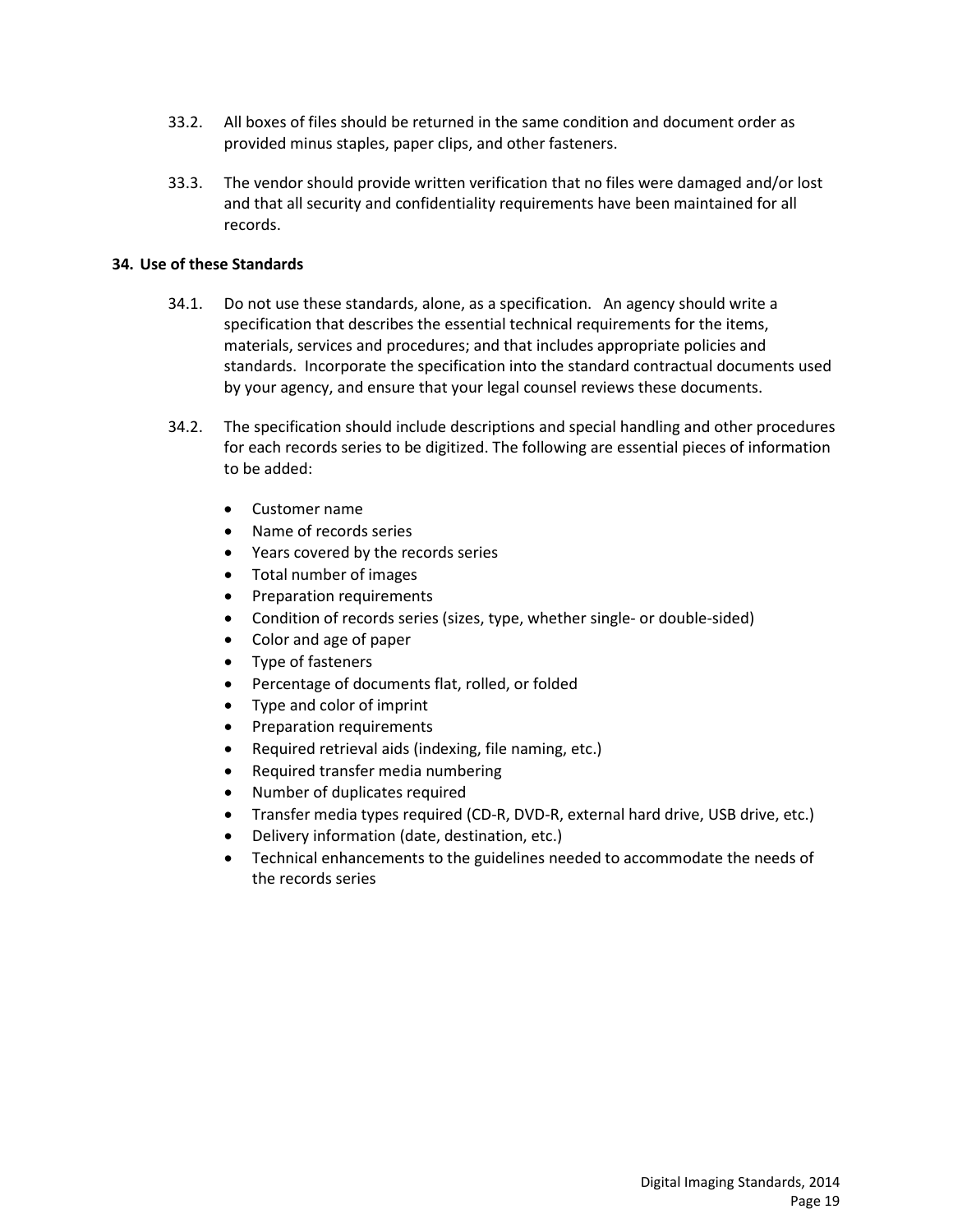# **Appendix C: Definitions**

**Agency** means a state agency or municipality or political subdivision as defined in *CGS* 1-200(1(A) and falling under the authority of the records management program administered by the Connecticut State Library as specified in *CGS* §11-8.

**Analog** means a static, hard copy, non-digital format that is not computer-readable, such as but not limited to: printed materials, photographs, and microfilm.

**Archival** means and pertains to records that have been or may be appraised by the State Archivist to have permanent value to the State of Connecticut and that may be scheduled for transfer to the State Archives or to an archival repository approved by the Public Records Administrator.

**Audit** means a process designed to evaluate a system's accuracy, timeliness, adequacy of procedures, training provided, and the existence of audit trails.

**Audit trail** means a record of transactions in an information system that provides verification of the past activity of the system.

**Authenticity** means the quality of being genuine, not a counterfeit, and free from tampering, and is typically inferred from internal and external evidence, including its physical characteristics, structure, content, and context.

**Backfile conversion** means a process of scanning, indexing and inspecting a large existing group of documents.

**Born digital** means information created in an electronic format. Born-digital information is distinguished from digitized, the latter describing information in an analog format that has been scanned.

**Defensible disposition** means the process by which content is systematically deleted with an audit trail that is legally admissible in court.

**Derivative copy** means an image that is used in place of a master image for general access.

**Digitization** means the process of transforming analog material into binary electronic (digital) form, especially for storage and use in a computer.

**Electronic Content Management System (ECMS)** provides the strategies, methods and tools used to capture, manage, store, preserve, and deliver content and documents related to organizational processes. An ECMS can include features such as document management, content taxonomies, auditing capabilities, check-in/check-out and other workflow controls and security mechanisms.

**Human-readable storage medium** means paper, a photograph, a photocopy, or a microform, including, but not limited to, microfilm, microfiche, computer output microfilm, and aperture cards.

**Imaging system** means a system used to create a digital reproduction of a scanned document or record.

**Integrity** means the quality of being whole and unaltered through loss, tampering, or corruption.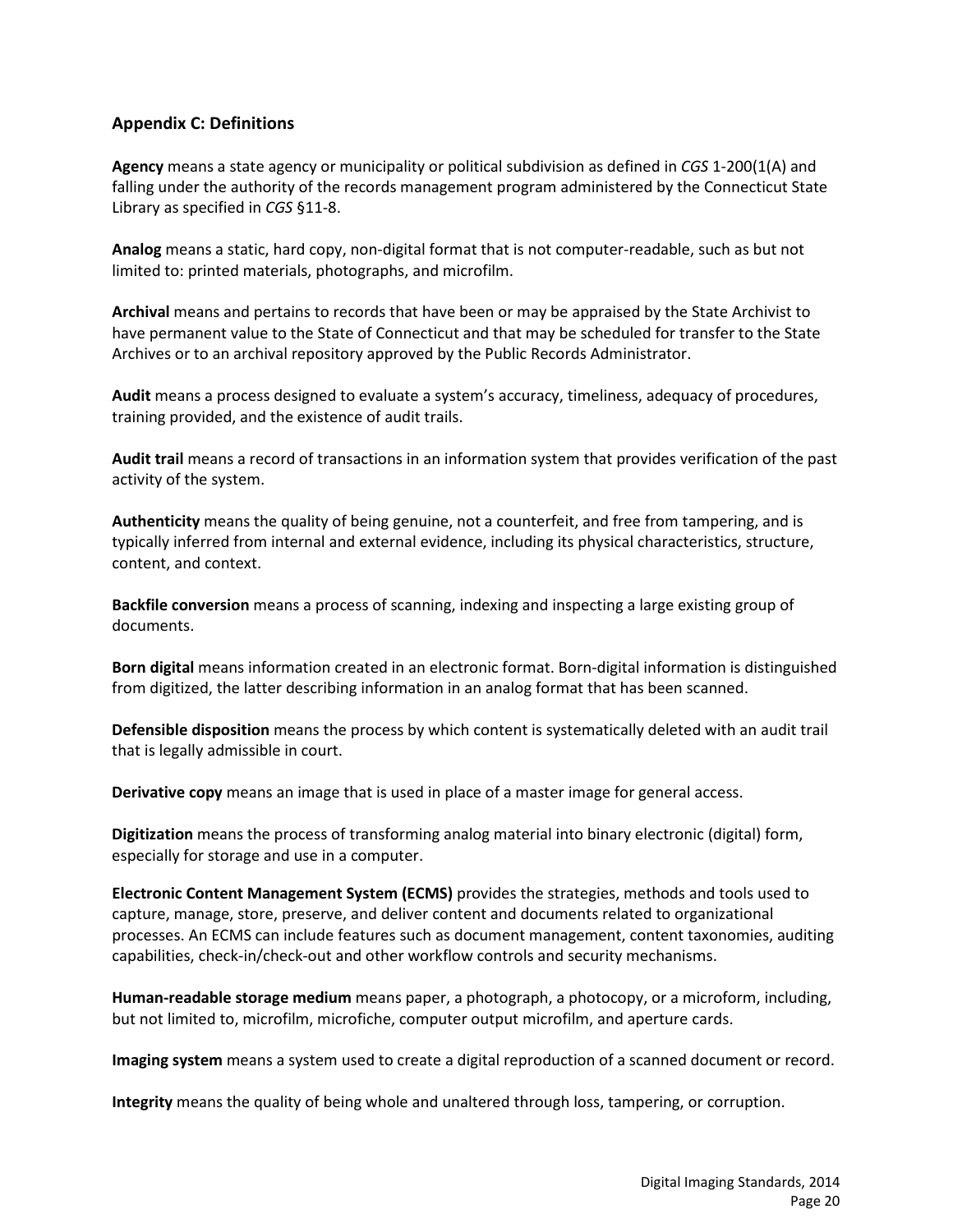**Metadata** is commonly referred to as "data about data"; structured data that describes, explains, locates or otherwise makes it easier to retrieve, use or manage an information resource. Metadata is typically organized into distinct categories, such as administrative, descriptive, preservation or structural.

**Migration** is the act of moving records from one system to another, while maintaining the records' authenticity, integrity, reliability, and usability.

**Non-proprietary** means the format of the record is device independent and not tied to one piece of software.

**Offsite location** means a premises, building, or structure that is separate and apart from the premises, building, or structure that houses an agency's official records.

**Official record copy** means the specific copy of a public record, as provided in *CGS* §1-200(5), designated by the public agency as the legally recognized copy that must be maintained for records retention, preservation and authentication.

**Proprietary** means the format of the record is controlled and supported by just one software developer.

**Public records or files**, in accordance with *CGS* §1-200(5), means any recorded data or information relating to the conduct of the public's business prepared, owned, used, received or retained by a public agency, whether such data or information be handwritten, typed, tape-recorded, printed, Photostatted, photographed or recorded by any other method.

**Records custodian** means the staff member within the agency having possession of and responsibility for the care and control of material.

**Records retention schedule** identifies and describes groups of related records (also called record series) and provides instructions for their disposition when they have fulfilled all administrative, fiscal, legal, and historical / research requirements. It lists the schedule number, item number, record series title, description of records, approved retention period, and any legal citations for every record series.

**Redundant array of independent disks (RAID)** is a method of storing the same data in different places on multiple hard disks. By placing data on multiple disks, input/output operations can overlap in a balanced way, improving performance. The use of multiple disks increases the mean time between failures (MTBF), and storing data redundantly also increases fault tolerance. Currently there are at least nine types of RAID.

**Reliability** means the quality of being dependable and trustworthy. The record contains accurate information at the time of creation.

**Security copy** means a reproduction of a record created and managed to preserve information in case the original is damaged.

**State Archives** means the department within the Connecticut State Library having custody of the records appraised for permanent retention by the State Archivist.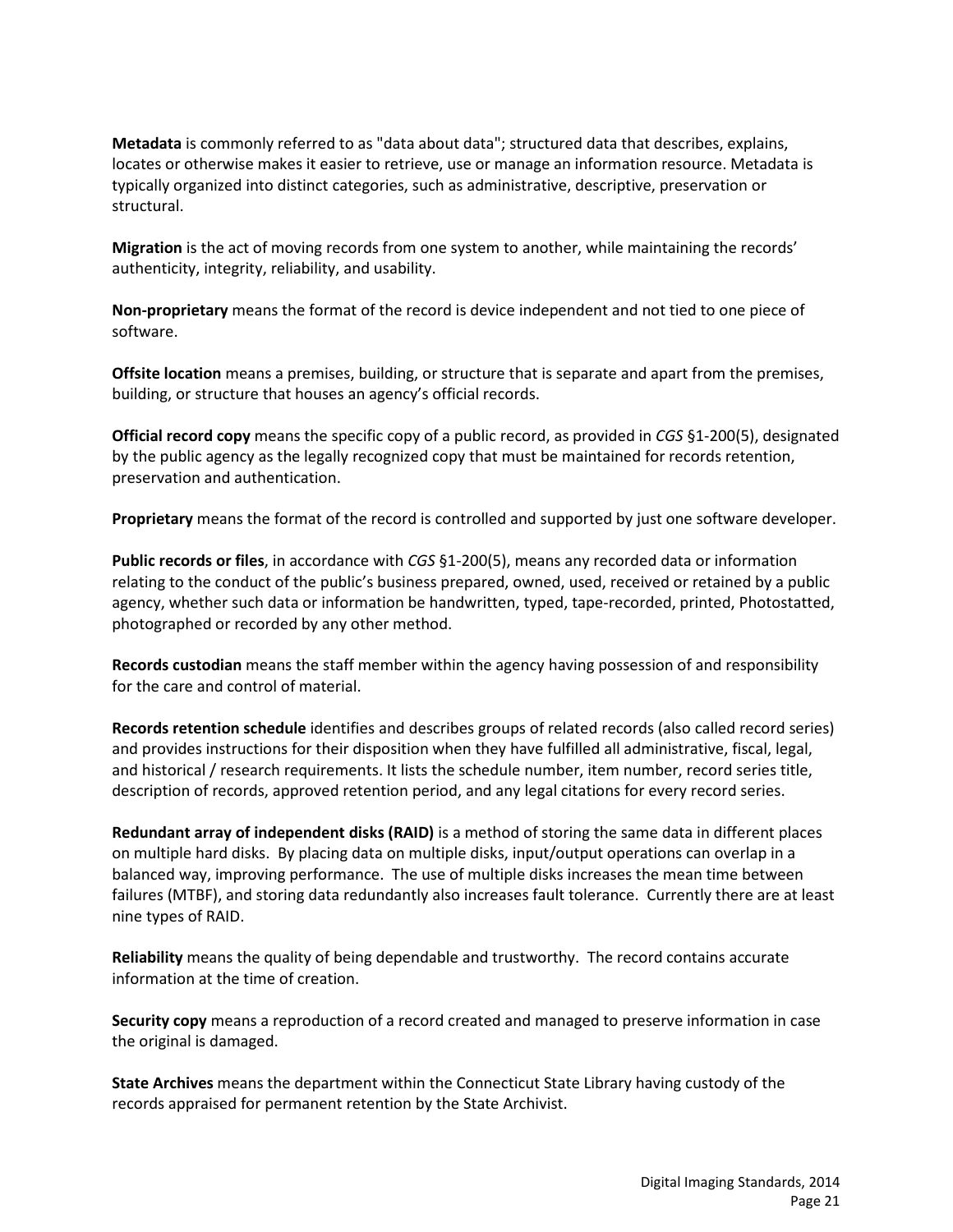**Sustainable format** means the format will be accessible throughout the lifecycle of the record and as technology evolves, regardless of the technology that was used when the record was originally created.

**Usability** means the quality of a record that allows it to be accessed, processed, and understood over time.

Definitions of other technical terms used in this document are defined by Society of American Archivists (SAA), Association of Records Managers and Administrators (ARMA), and the Association for Information Management (AIIM).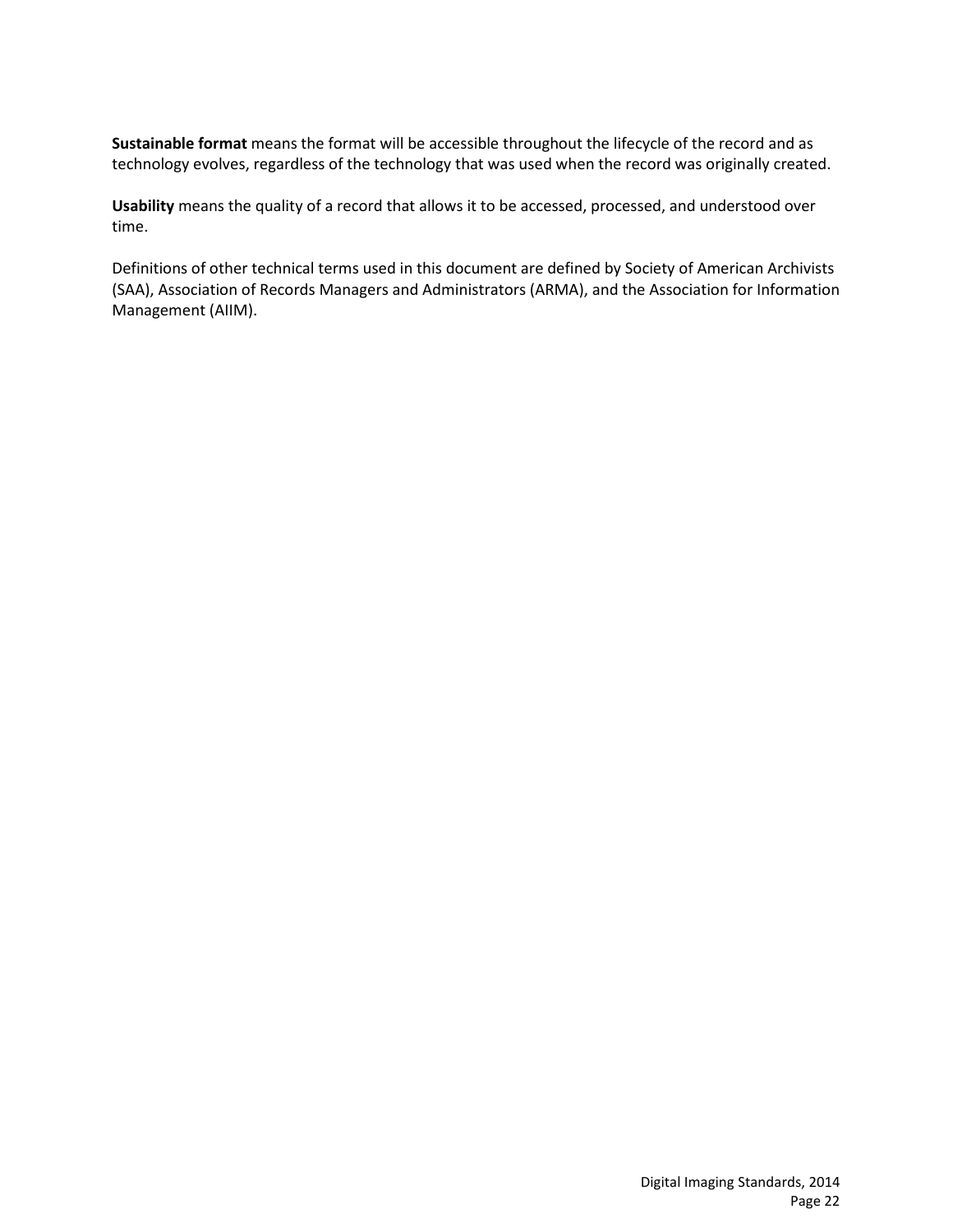# **Appendix D: List of References and Standards**

#### **References**

Avedon, Don M. *Introduction to Electronic Imaging.* 2nd edition. Silver Spring, MD: Association for Information and Image Management, 1994.

Bureau of Enterprise Systems Technology (BEST). *Use of Public Cloud Services*. 2012. [http://www.ct.gov/doitservices/lib/doitservices/EP&A\\_Agency\\_Communication\\_Bulletin\\_%282012-](http://www.ct.gov/doitservices/lib/doitservices/EP&A_Agency_Communication_Bulletin_%282012-06%29_-_Use_of_Public_Cloud_Services.pdf) 06%29 - Use of Public Cloud Services.pdf

Federal Agencies Digitization Guidelines Initiative (FADGI), Still Image Working Group, [http://www.digitizationguidelines.gov/.](http://www.digitizationguidelines.gov/)

Federal Agencies Digitization Guidelines Initiative (FADGI). *Raster Still Images for Digitization: a Comparison of File Formats. Part 3. Narrative and Summary Table*, April 2014. [http://www.digitizationguidelines.gov/guidelines/FADGI\\_RasterFormatCompare\\_p3\\_20140417.pdf](http://www.digitizationguidelines.gov/guidelines/FADGI_RasterFormatCompare_p3_20140417.pdf)

Kentucky. Kentucky Department for Libraries and Archives, Public Records Division. *Ensuring Long-term Accessibility and Usability of Textual Records Stored as Digital Images: Guidelines for State and Local Government Officials*, January 2010.

Michigan. State of Michigan. Records Management Services. *Best Practices for Reproducing Public Records,* October 2009.

Minnesota. Minnesota State Archives, Minnesota Historical Society. *Electronic Records Management Guidelines: Digital Imaging*, March 2012.

National Archives and Records Administration and National Association of Government Archives and Records Administrators. "Digital Imaging and Optical Media Storage Systems: Guidelines for State and Local Government Agencies." Washington, D.C. 1991.

New York. New York State Archives. *Digital Imaging Guidelines*, 2014.

Newcombe, Tod. *The Local Government Guide to Imaging Systems: Planning and Implementation.* International City/County Management Association and Public Technology, Inc., 1995.

North Carolina. State Archives of North Carolina. *File Format Guidelines for Management and Long-Term Retention of Electronic Records*, September 2012.

Sitts, Maxine K. *Handbook for Digital Projects: A Management Tool for Preservation and Access* (Andover, Massachusetts: Northeast Document Conservation Center, 2000).

South Carolina. South Carolina Department of Archives and History. *Electronic Records Management Guidelines: Digital Imaging Policy*, March 2008.

United States National Archives and Records Administration (NARA). *Technical Guidelines for Digitizing Archival Materials for Electronic Access: Creation of Production Master Files – Raster Images for the*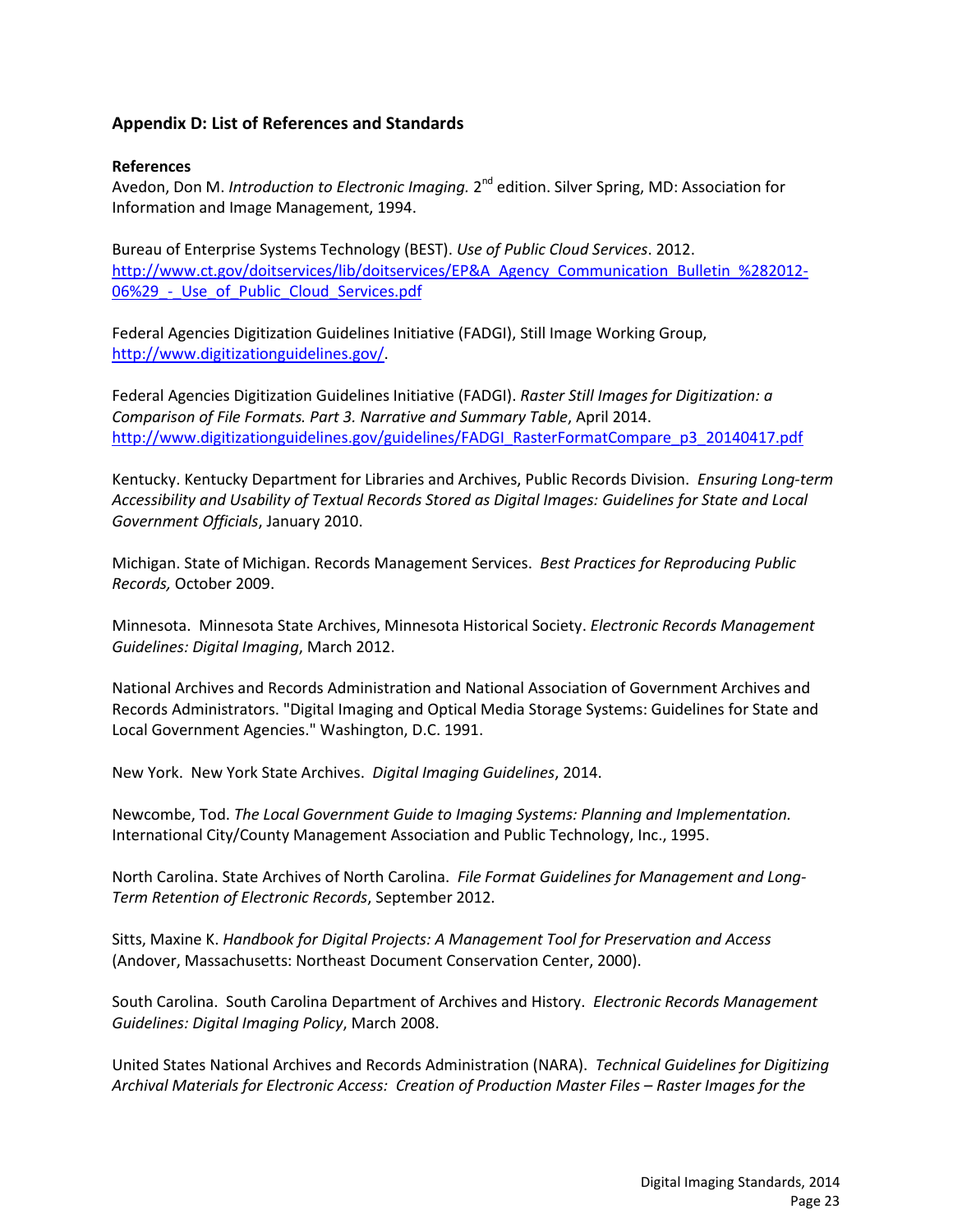*Following Records-Types – Textual, Graphic Illustrations/Artwork/Original, Maps, Plans, Oversized, Photographs, Aerial Photographs, and Objects/Artifacts*, June 2004.

Virginia. Library of Virginia. *Digital Imaging Guidelines*, September 2008.

#### **Standards and Technical Reports**

ANSI/AIIM MS44-1988 (R1993), *Recommended Practice for Quality Control of Image Scanners*. Silver Spring, Md.: Association for Information and Image Management, 1993.

ANSI/AIIM MS52-1991, *Recommended Practice for the Requirements and Characteristics of Original Documents Intended for Optical Scanning*. Silver Spring, Md.: Association for Information and Image Management, 1991.

ANSI/AIIM MS53-1993, *Standard Recommended Practice—File Format for Storage and Exchange of Images - Bi-Level Image File Format: Part 1*. Silver Spring, Md.: Association for Information and Image Management, 1993.

ANSI/AIIM MS59-1996, *Media Error Monitoring and Reporting Techniques for Verification of Stored Data on Optical Digital Data Disks*. Silver Spring, Md.: Association for Information and Image Management, 1996.

ANSI/AIIM/ISO 19005-1, *Document Management—Electronic Document File Format for Long-term Preservation—Part 1: Use of PDF 1.4 (PDF/A-1)*. Silver Spring, Md.: Association for Information and Image Management, 2005.

ANSI/AIIM/ISO 19005-2:2011, *Document management—Electronic Document File Format for Long-term Preservation—Part 2: Use of ISO 32000-1 (PDF/A-2)*. Silver Spring, Md.: Association for Information and Image Management, 2011.

ANSI/AIIM/ISO 19005-3:2012, *Document management—Electronic Document File Format for Long-term Preservation—Part 3: Use of ISO 32000-1 with support for embedded files (PDF/A-3)*. Silver Spring, Md.: Association for Information and Image Management, 2012.

AIIM ARP1-2009, *AIIM Recommended Practice—Analysis, Selection, and Implementation of Electronic Document Management Systems (EDMS)*. Silver Spring, Md.: Association for Information and Image Management, 2009.

ANSI/AIIM 25: 2012, *Assessing Trusted Systems for Compliance with Industry Standards and Best Practices*. Silver Spring, Md.: Association for Information and Image Management, 2012.

ANSI/AIIM TR34-1996, *Sampling Procedures for Inspection by Attributes of Images in Electronic Image Management (EIM) and Micrographics Systems*, Silver Spring, Md.: Association for Information and Image Management, 1996.

ANSI/AIIM TR39-1996, *Guidelines for the Use of Media Error Monitoring and Reporting Techniques for the Verification of Stored Data on Optical Digital Data Disks*. Silver Spring, Md.: Association for Information and Image Management, 1996.